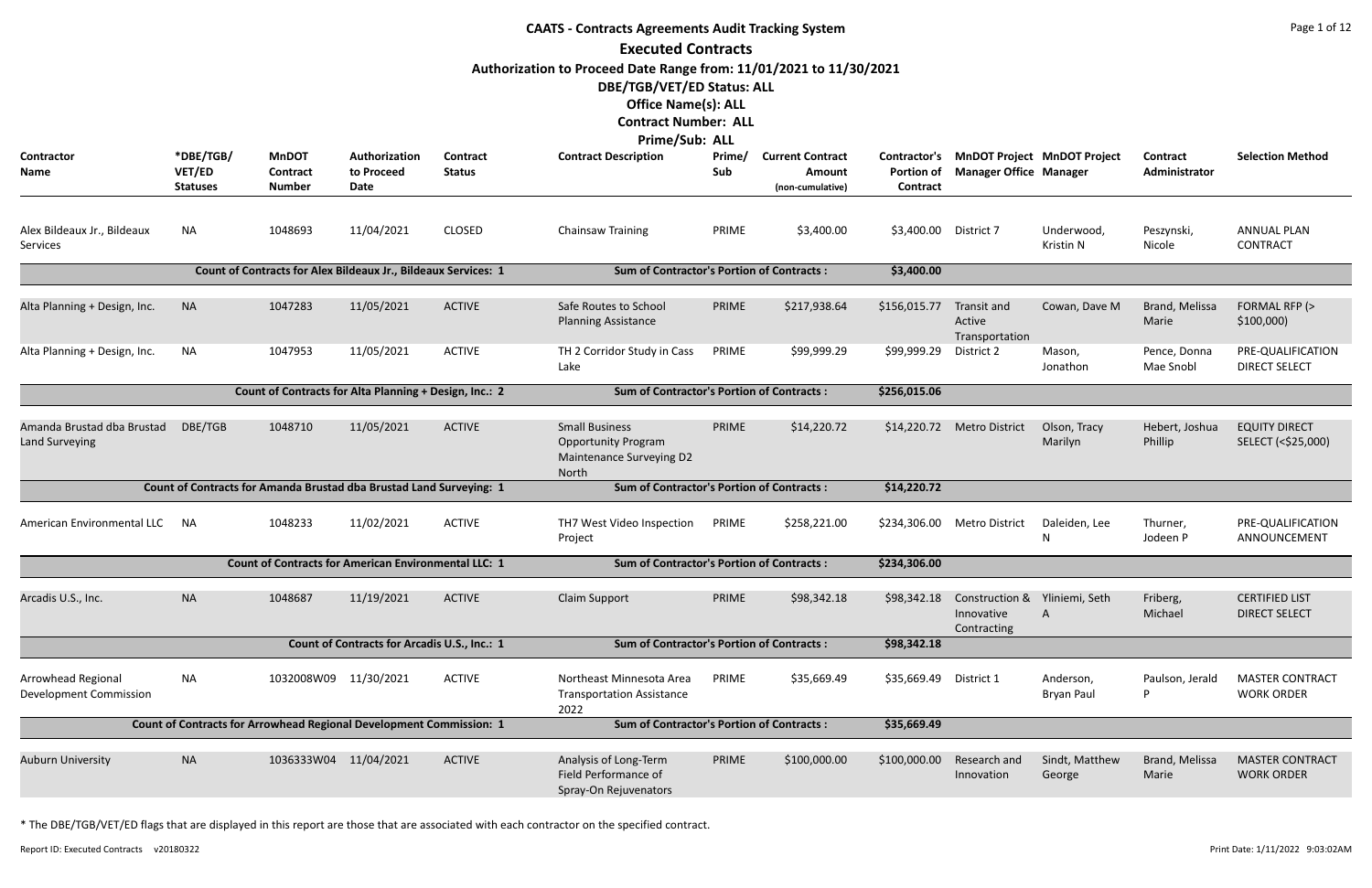|                                                   |                                        |                                                  |                                                                   |                                  | <b>CAATS - Contracts Agreements Audit Tracking System</b><br><b>Executed Contracts</b><br>Authorization to Proceed Date Range from: 11/01/2021 to 11/30/2021<br>DBE/TGB/VET/ED Status: ALL<br><b>Office Name(s): ALL</b><br><b>Contract Number: ALL</b> |               |                                                       |                                               |                               |                                    |                           | Page 2 of 12                               |
|---------------------------------------------------|----------------------------------------|--------------------------------------------------|-------------------------------------------------------------------|----------------------------------|---------------------------------------------------------------------------------------------------------------------------------------------------------------------------------------------------------------------------------------------------------|---------------|-------------------------------------------------------|-----------------------------------------------|-------------------------------|------------------------------------|---------------------------|--------------------------------------------|
| Contractor<br>Name                                | *DBE/TGB/<br>VET/ED<br><b>Statuses</b> | <b>MnDOT</b><br><b>Contract</b><br><b>Number</b> | Authorization<br>to Proceed<br>Date                               | <b>Contract</b><br><b>Status</b> | <b>Prime/Sub: ALL</b><br><b>Contract Description</b>                                                                                                                                                                                                    | Prime/<br>Sub | <b>Current Contract</b><br>Amount<br>(non-cumulative) | Contractor's<br><b>Portion of</b><br>Contract | <b>Manager Office Manager</b> | <b>MnDOT Project MnDOT Project</b> | Contract<br>Administrator | <b>Selection Method</b>                    |
|                                                   |                                        |                                                  | <b>Count of Contracts for Auburn University: 1</b>                |                                  | <b>Sum of Contractor's Portion of Contracts:</b>                                                                                                                                                                                                        |               |                                                       | \$100,000.00                                  |                               |                                    |                           |                                            |
| Ayres Associates, Inc.                            | <b>NA</b>                              | 1048796                                          | 11/19/2021                                                        | <b>ACTIVE</b>                    | <b>Photogrammetric Mapping</b>                                                                                                                                                                                                                          | PRIME         | \$21,700.00                                           | \$21,700.00                                   | Land<br>Management            | Krey, Bonnie Jo                    | Smith, Adam<br>Eric       | PRE-QUALIFICATION<br><b>DIRECT SELECT</b>  |
|                                                   |                                        |                                                  | <b>Count of Contracts for Ayres Associates, Inc.: 1</b>           |                                  | <b>Sum of Contractor's Portion of Contracts:</b>                                                                                                                                                                                                        |               |                                                       | \$21,700.00                                   |                               |                                    |                           |                                            |
| Bay West, LLC                                     | <b>NA</b>                              | 1048739                                          | 11/12/2021                                                        | <b>ACTIVE</b>                    | Former Maple Grove Salt<br><b>Shed Regulated Materials</b><br>Removal/Demolition                                                                                                                                                                        | PRIME         | \$26,155.00                                           | \$4,155.00                                    | Environmental<br>Stewardship  | Klein,<br>Jacqueline               | Anderson,<br>Debra        | PRE-QUALIFICATION<br><b>DIRECT SELECT</b>  |
| Bay West, LLC                                     | <b>NA</b>                              | 1048737                                          | 11/12/2021                                                        | <b>ACTIVE</b>                    | <b>Redwood Falls Truck</b><br><b>Station Regulated Waste</b><br><b>Removal for Building</b><br>Demolitions                                                                                                                                              | PRIME         | \$35,143.66                                           | \$35,143.66                                   | Environmental<br>Stewardship  | Swanson,<br>Victoria Ann           | Anderson,<br>Debra        | PRE-QUALIFICATION<br><b>DIRECT SELECT</b>  |
|                                                   |                                        |                                                  | <b>Count of Contracts for Bay West, LLC: 2</b>                    |                                  | <b>Sum of Contractor's Portion of Contracts:</b>                                                                                                                                                                                                        |               |                                                       | \$39,298.66                                   |                               |                                    |                           |                                            |
| Bolton & Menk, Inc.                               | <b>NA</b>                              | 1047185                                          | 11/08/2021                                                        | <b>ACTIVE</b>                    | TH 47/65 PEL (Phase II)                                                                                                                                                                                                                                 | <b>SUB</b>    | \$934,661.18                                          | \$274,878.08                                  | Environmental<br>Stewardship  | Jacobson, Nani                     | Hebert, Joshua<br>Phillip | FORMAL RFP (><br>\$100,000                 |
|                                                   |                                        |                                                  | Count of Contracts for Bolton & Menk, Inc.: 1                     |                                  | <b>Sum of Contractor's Portion of Contracts:</b>                                                                                                                                                                                                        |               |                                                       | \$274,878.08                                  |                               |                                    |                           |                                            |
| <b>Braun Intertec Corporation</b>                 | <b>NA</b>                              | 1048713                                          | 11/05/2021                                                        | <b>ACTIVE</b>                    | <b>Environmental Review</b><br>Services for Conveyance<br>Properties                                                                                                                                                                                    | PRIME         | \$4,995.00                                            | \$4,995.00                                    | Environmental<br>Stewardship  | Boock, Alyssa                      | Anderson,<br>Debra        | PRE-QUALIFICATION<br><b>DIRECT SELECT</b>  |
|                                                   |                                        |                                                  | <b>Count of Contracts for Braun Intertec Corporation: 1</b>       |                                  | <b>Sum of Contractor's Portion of Contracts:</b>                                                                                                                                                                                                        |               |                                                       | \$4,995.00                                    |                               |                                    |                           |                                            |
| Brian Johnson dba Sunrise<br><b>Title Service</b> | <b>NA</b>                              | 1048784                                          | 11/24/2021                                                        | <b>ACTIVE</b>                    | Research and prepare<br>approximately 60 titles in<br><b>Blue Earth County</b>                                                                                                                                                                          | PRIME         | \$27,000.00                                           | \$27,000.00                                   | Land<br>Management            | Anderson<br>Bultema,               | Johnson,<br>Ambur L.      | PRE-QUALIFICATION<br><b>DIRECT SELECT</b>  |
|                                                   |                                        |                                                  | Count of Contracts for Brian Johnson dba Sunrise Title Service: 1 |                                  | <b>Sum of Contractor's Portion of Contracts:</b>                                                                                                                                                                                                        |               |                                                       | \$27,000.00                                   |                               |                                    |                           |                                            |
| CallSign51                                        | <b>VET</b>                             | 1047229                                          | 11/05/2021                                                        | <b>ACTIVE</b>                    | TH 10 Anoka Construction<br>Communication                                                                                                                                                                                                               | <b>SUB</b>    | \$659,920.63                                          | \$21,300.00                                   | <b>Metro District</b>         | Vold Greco,<br>Gail                | Traxler,<br>Leonard A     | PRE-QUALIFICATION<br>ANNOUNCEMENT          |
|                                                   |                                        | <b>Count of Contracts for CallSign51: 1</b>      | <b>Sum of Contractor's Portion of Contracts:</b>                  |                                  |                                                                                                                                                                                                                                                         | \$21,300.00   |                                                       |                                               |                               |                                    |                           |                                            |
| Collins Engineers, Inc.                           | <b>NA</b>                              | 1047960                                          | 11/23/2021                                                        | <b>ACTIVE</b>                    | MnDOT Noise Wall FY 2022<br>Comprehensive Inspection                                                                                                                                                                                                    | PRIME         | \$99,999.88                                           | \$99,999.88                                   | <b>Metro District</b>         | Ries, Natalie                      | Thurner,<br>Jodeen P      | <b>QUICK CALL</b><br>$($25,001-\$100,000)$ |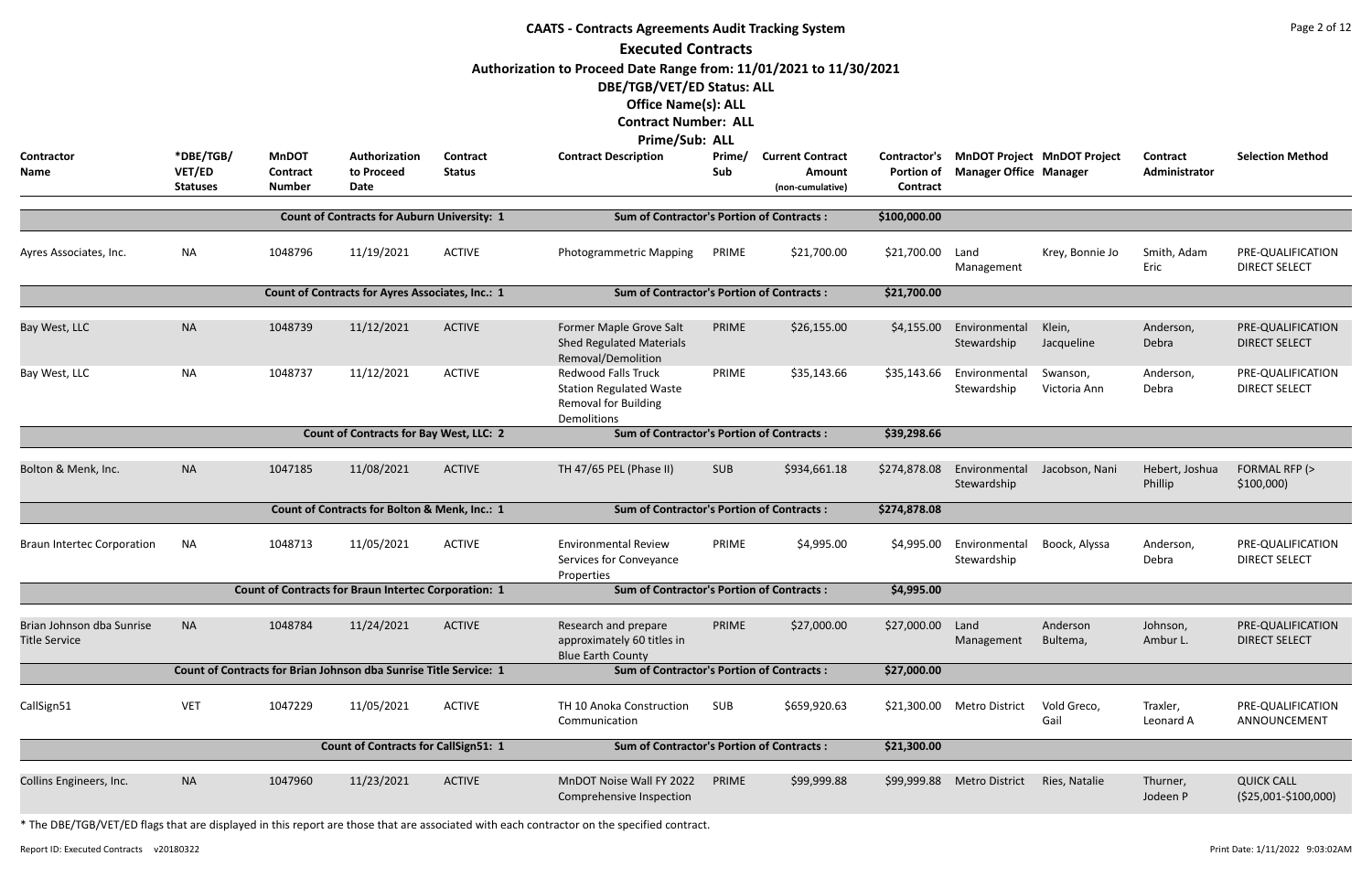|                                         |                                        |                                                  |                                                                       |                           | <b>CAATS - Contracts Agreements Audit Tracking System</b>                                                                                                                                                           |               |                                                              |                                                      |                                                                     |                              |                           | Page 3 of 12                                  |
|-----------------------------------------|----------------------------------------|--------------------------------------------------|-----------------------------------------------------------------------|---------------------------|---------------------------------------------------------------------------------------------------------------------------------------------------------------------------------------------------------------------|---------------|--------------------------------------------------------------|------------------------------------------------------|---------------------------------------------------------------------|------------------------------|---------------------------|-----------------------------------------------|
|                                         |                                        |                                                  |                                                                       |                           | <b>Executed Contracts</b><br>Authorization to Proceed Date Range from: 11/01/2021 to 11/30/2021<br>DBE/TGB/VET/ED Status: ALL<br><b>Office Name(s): ALL</b><br><b>Contract Number: ALL</b><br><b>Prime/Sub: ALL</b> |               |                                                              |                                                      |                                                                     |                              |                           |                                               |
| <b>Contractor</b><br>Name               | *DBE/TGB/<br>VET/ED<br><b>Statuses</b> | <b>MnDOT</b><br><b>Contract</b><br><b>Number</b> | Authorization<br>to Proceed<br>Date                                   | Contract<br><b>Status</b> | <b>Contract Description</b>                                                                                                                                                                                         | Prime/<br>Sub | <b>Current Contract</b><br><b>Amount</b><br>(non-cumulative) | Contractor's<br><b>Portion of</b><br><b>Contract</b> | <b>MnDOT Project MnDOT Project</b><br><b>Manager Office Manager</b> |                              | Contract<br>Administrator | <b>Selection Method</b>                       |
|                                         |                                        |                                                  | <b>Count of Contracts for Collins Engineers, Inc.: 1</b>              |                           | <b>Sum of Contractor's Portion of Contracts:</b>                                                                                                                                                                    |               |                                                              | \$99,999.88                                          |                                                                     |                              |                           |                                               |
| Corson Law Offices, LLC                 | <b>NA</b>                              | 1048790                                          | 11/19/2021                                                            | <b>ACTIVE</b>             | Research and prepare<br>approximately 43 titles in<br>Le Sueur County                                                                                                                                               | PRIME         | \$20,000.00                                                  | \$20,000.00                                          | Land<br>Management                                                  | Anderson<br>Bultema,         | Johnson,<br>Ambur L.      | PRE-QUALIFICATION<br><b>DIRECT SELECT</b>     |
|                                         |                                        |                                                  | Count of Contracts for Corson Law Offices, LLC: 1                     |                           | <b>Sum of Contractor's Portion of Contracts:</b>                                                                                                                                                                    |               |                                                              | \$20,000.00                                          |                                                                     |                              |                           |                                               |
| Dahlen, Dwyer, Foley &<br>Tinker, Inc.  | <b>NA</b>                              | 1048913                                          | 11/24/2021                                                            | <b>ACTIVE</b>             | Real Estate Appraisals for<br><b>TH 36</b>                                                                                                                                                                          | PRIME         | \$17,600.00                                                  | \$17,600.00                                          | <b>Metro District</b>                                               | Mascari, John C              | Traxler,<br>Leonard A     | <b>QUICK CALL (&lt;</b><br>\$25,000           |
|                                         |                                        |                                                  | Count of Contracts for Dahlen, Dwyer, Foley & Tinker, Inc.: 1         |                           | <b>Sum of Contractor's Portion of Contracts:</b>                                                                                                                                                                    |               |                                                              | \$17,600.00                                          |                                                                     |                              |                           |                                               |
| DKJ Appraisal, LLC                      | <b>NA</b>                              | 1048797                                          | 11/05/2021                                                            | <b>CLOSED</b>             | <b>Expert Witness Services -</b><br>State vs. Richard R<br>Compart, et al                                                                                                                                           | PRIME         | \$4,200.00                                                   | \$4,200.00                                           | Land<br>Management                                                  | Lambert,<br>Ronald Paul      | Peszynski,<br>Nicole      | <b>DIRECT SELECT</b>                          |
|                                         |                                        |                                                  | Count of Contracts for DKJ Appraisal, LLC: 1                          |                           | <b>Sum of Contractor's Portion of Contracts:</b>                                                                                                                                                                    |               |                                                              | \$4,200.00                                           |                                                                     |                              |                           |                                               |
| Ericksen Ellison and<br>Associates Inc. | <b>NA</b>                              | 1048733                                          | 11/18/2021                                                            | <b>ACTIVE</b>             | Owatonna Headquarters<br>Generator Replacement                                                                                                                                                                      | PRIME         | \$23,467.32                                                  | \$23,467.32                                          | Maintenance                                                         | Roberto,<br>Samuel Joseph    | Anderson,<br>Debra        | <b>CERTIFIED LIST</b><br><b>DIRECT SELECT</b> |
|                                         |                                        |                                                  | <b>Count of Contracts for Ericksen Ellison and Associates Inc.: 1</b> |                           | <b>Sum of Contractor's Portion of Contracts:</b>                                                                                                                                                                    |               |                                                              | \$23,467.32                                          |                                                                     |                              |                           |                                               |
| Foster Appraisals Inc.                  | <b>NA</b>                              | 1048729                                          | 11/03/2021                                                            | <b>CLOSED</b>             | Real Estate Appraisals -<br>Parcel 13                                                                                                                                                                               | PRIME         | \$7,350.00                                                   | \$7,350.00                                           | Land<br>Management                                                  | Lambert,<br>Ronald Paul      | Peszynski,<br>Nicole      | PRE-QUALIFICATION<br><b>DIRECT SELECT</b>     |
|                                         |                                        |                                                  | <b>Count of Contracts for Foster Appraisals Inc.: 1</b>               |                           | <b>Sum of Contractor's Portion of Contracts:</b>                                                                                                                                                                    |               |                                                              | \$7,350.00                                           |                                                                     |                              |                           |                                               |
| Gemini Research                         | DBE/TGB                                | 1048730                                          | 11/22/2021                                                            | <b>ACTIVE</b>             | St. Albans Bay Culvert<br><b>Rehabilitation Study</b>                                                                                                                                                               | PRIME         | \$35,366.00                                                  | \$35,366.00                                          | Environmental<br>Stewardship                                        | Eigenberger,<br>Dylan Joshua | Wong, Dennis              | PRE-QUALIFICATION<br><b>DIRECT SELECT</b>     |
|                                         |                                        |                                                  | <b>Count of Contracts for Gemini Research: 1</b>                      |                           | <b>Sum of Contractor's Portion of Contracts:</b>                                                                                                                                                                    |               |                                                              | \$35,366.00                                          |                                                                     |                              |                           |                                               |
| Goff Public, Inc.                       | <b>NA</b>                              | 1047244                                          | 11/22/2021                                                            | <b>ACTIVE</b>             | Districtwide Public<br>Engagement                                                                                                                                                                                   | PRIME         | \$98,750.00                                                  | \$98,750.00                                          | District 6                                                          | Dougherty,<br>Michael James  | Sayeweh,<br>Prentiss      | PRE-QUALIFICATION<br><b>DIRECT SELECT</b>     |
|                                         |                                        |                                                  | <b>Count of Contracts for Goff Public, Inc.: 1</b>                    |                           | <b>Sum of Contractor's Portion of Contracts:</b>                                                                                                                                                                    |               |                                                              | \$98,750.00                                          |                                                                     |                              |                           |                                               |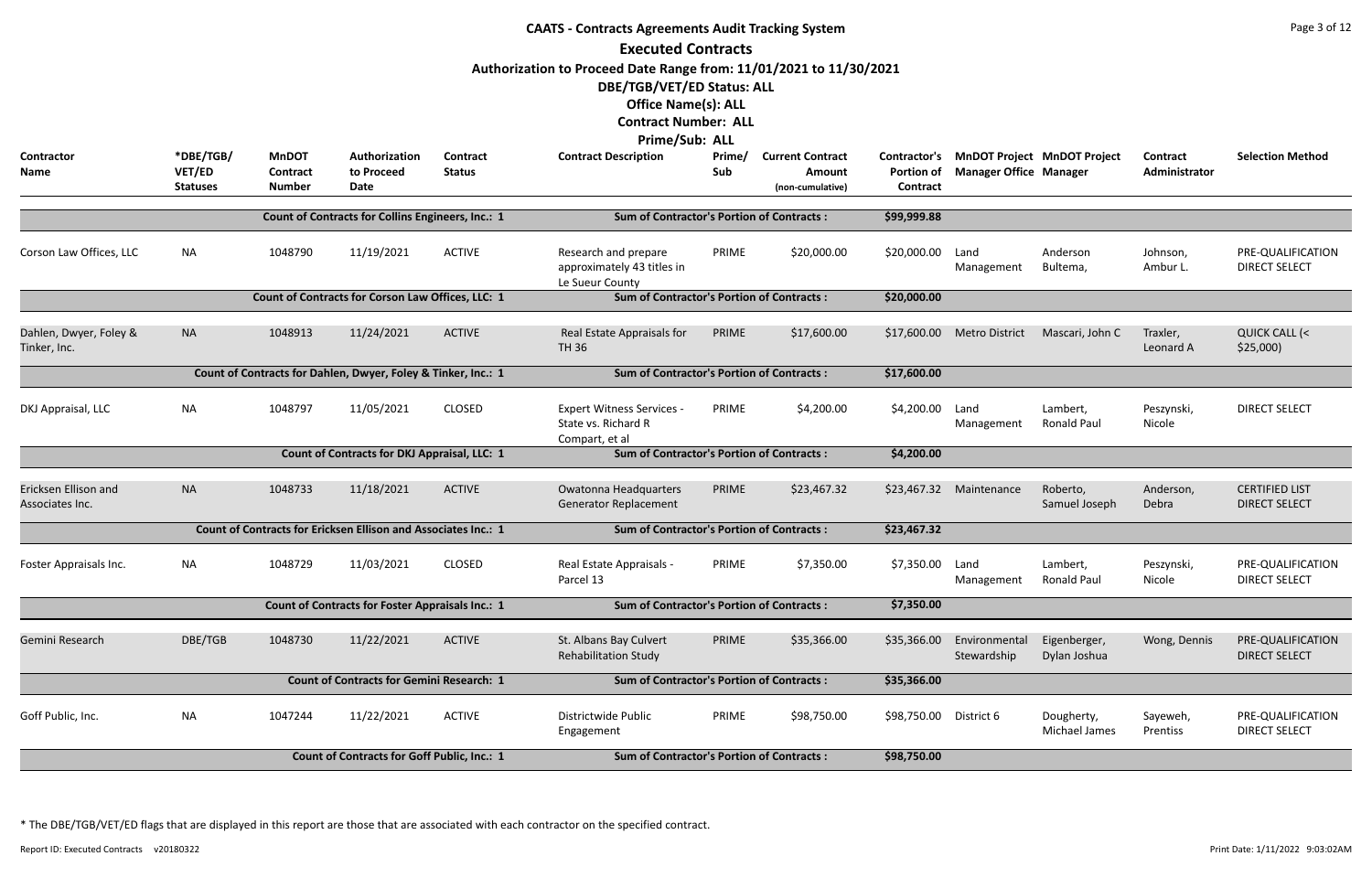|                                                         |                                        |                                           |                                                                                      |                                  | <b>CAATS - Contracts Agreements Audit Tracking System</b>                                                                                                                              |               |                                                       |                                               |                               |                                    |                           | Page 4 of 12                                |
|---------------------------------------------------------|----------------------------------------|-------------------------------------------|--------------------------------------------------------------------------------------|----------------------------------|----------------------------------------------------------------------------------------------------------------------------------------------------------------------------------------|---------------|-------------------------------------------------------|-----------------------------------------------|-------------------------------|------------------------------------|---------------------------|---------------------------------------------|
|                                                         |                                        |                                           |                                                                                      |                                  | <b>Executed Contracts</b>                                                                                                                                                              |               |                                                       |                                               |                               |                                    |                           |                                             |
|                                                         |                                        |                                           |                                                                                      |                                  | Authorization to Proceed Date Range from: 11/01/2021 to 11/30/2021<br>DBE/TGB/VET/ED Status: ALL<br><b>Office Name(s): ALL</b><br><b>Contract Number: ALL</b><br><b>Prime/Sub: ALL</b> |               |                                                       |                                               |                               |                                    |                           |                                             |
| Contractor<br><b>Name</b>                               | *DBE/TGB/<br>VET/ED<br><b>Statuses</b> | <b>MnDOT</b><br>Contract<br><b>Number</b> | Authorization<br>to Proceed<br><b>Date</b>                                           | <b>Contract</b><br><b>Status</b> | <b>Contract Description</b>                                                                                                                                                            | Prime/<br>Sub | <b>Current Contract</b><br>Amount<br>(non-cumulative) | <b>Contractor's</b><br>Portion of<br>Contract | <b>Manager Office Manager</b> | <b>MnDOT Project MnDOT Project</b> | Contract<br>Administrator | <b>Selection Method</b>                     |
| <b>HNTB Corporation</b>                                 | <b>NA</b>                              | 1047185                                   | 11/08/2021                                                                           | <b>ACTIVE</b>                    | TH 47/65 PEL (Phase II)                                                                                                                                                                | <b>SUB</b>    | \$934,661.18                                          | \$81,634.63                                   | Environmental<br>Stewardship  | Jacobson, Nani                     | Hebert, Joshua<br>Phillip | FORMAL RFP (><br>\$100,000                  |
|                                                         |                                        |                                           | <b>Count of Contracts for HNTB Corporation: 1</b>                                    |                                  | <b>Sum of Contractor's Portion of Contracts:</b>                                                                                                                                       |               |                                                       | \$81,634.63                                   |                               |                                    |                           |                                             |
| Hydro-Klean, LLC                                        | <b>NA</b>                              | 1048235                                   | 11/19/2021                                                                           | <b>ACTIVE</b>                    | US169 Bloomington Ferry<br>Video Inspection Project                                                                                                                                    | PRIME         | \$305,825.30                                          | \$274,790.50                                  | <b>Metro District</b>         | Daleiden, Lee                      | Hebert, Joshua<br>Phillip | PRE-QUALIFICATION<br>ANNOUNCEMENT           |
|                                                         |                                        |                                           | Count of Contracts for Hydro-Klean, LLC: 1                                           |                                  | <b>Sum of Contractor's Portion of Contracts:</b>                                                                                                                                       |               |                                                       | \$274,790.50                                  |                               |                                    |                           |                                             |
| Industrial Hygiene Services<br>Corporation              | <b>NA</b>                              | 1048738                                   | 11/11/2021                                                                           | <b>ACTIVE</b>                    | <b>Redwood Falls Truck</b><br><b>Station Regulated Waste</b><br>Removal Oversight for<br><b>Building Demolition</b>                                                                    | PRIME         | \$4,740.00                                            | \$4,740.00                                    | Environmental<br>Stewardship  | Swanson,<br>Victoria Ann           | Anderson,<br>Debra        | PRE-QUALIFICATION<br><b>DIRECT SELECT</b>   |
|                                                         |                                        |                                           | <b>Count of Contracts for Industrial Hygiene Services Corporation: 1</b>             |                                  | <b>Sum of Contractor's Portion of Contracts:</b>                                                                                                                                       |               |                                                       | \$4,740.00                                    |                               |                                    |                           |                                             |
| Insight Realty Advisors, Inc.<br>dba Valbridge Property | NA                                     | 1048367                                   | 11/05/2021                                                                           | <b>ACTIVE</b>                    | Updated<br>Appraisal/Appraisal<br><b>Hearing Preparation and</b><br>Testimony for<br>Condemnation                                                                                      | PRIME         | \$13,300.00                                           | \$13,300.00                                   | Land<br>Management            | Corson, Kirk<br><b>Brian</b>       | Wong, Dennis              | SINGLE SOURCE                               |
|                                                         |                                        |                                           | Count of Contracts for Insight Realty Advisors, Inc. dba Valbridge Property Advisors | Minneapolis-St. Paul: 1          | <b>Sum of Contractor's Portion of Contracts:</b>                                                                                                                                       |               |                                                       | \$13,300.00                                   |                               |                                    |                           |                                             |
| Isthmus Engineering, Inc.                               | DBE/TGB                                |                                           | 1035061W05 11/01/2021                                                                | <b>ACTIVE</b>                    | Oak Lake Rest Area                                                                                                                                                                     | PRIME         | \$254,334.95                                          | \$186,025.60                                  | District 2                    | Laesch, Darren                     | Arneson, Kelly<br>A       | <b>MASTER CONTRACT</b><br><b>WORK ORDER</b> |
|                                                         |                                        |                                           | Count of Contracts for Isthmus Engineering, Inc.: 1                                  |                                  | <b>Sum of Contractor's Portion of Contracts:</b>                                                                                                                                       |               |                                                       | \$186,025.60                                  |                               |                                    |                           |                                             |
| Kelly A. Lindstrom                                      | DBE                                    | 1048312                                   | 11/01/2021                                                                           | <b>ACTIVE</b>                    | Condemnation - State vs.<br>Bennett L. Gilliland                                                                                                                                       | PRIME         | \$12,000.00                                           | \$12,000.00                                   | Land<br>Management            | Lambert,<br><b>Ronald Paul</b>     | Wong, Dennis              | SINGLE SOURCE                               |
|                                                         |                                        |                                           | Count of Contracts for Kelly A. Lindstrom: 1                                         |                                  | <b>Sum of Contractor's Portion of Contracts:</b>                                                                                                                                       |               |                                                       | \$12,000.00                                   |                               |                                    |                           |                                             |
| Klun Law Firm, P.A.                                     | <b>NA</b>                              | 1048786                                   | 11/24/2021                                                                           | <b>ACTIVE</b>                    | Research and prepare<br>approximately 40 titles in<br>Mille Lacs County                                                                                                                | PRIME         | \$22,000.00                                           | \$22,000.00                                   | Land<br>Management            | Anderson<br>Bultema,               | Johnson,<br>Ambur L.      | PRE-QUALIFICATION<br><b>DIRECT SELECT</b>   |
|                                                         |                                        |                                           | Count of Contracts for Klun Law Firm, P.A.: 1                                        |                                  | <b>Sum of Contractor's Portion of Contracts:</b>                                                                                                                                       |               |                                                       | \$22,000.00                                   |                               |                                    |                           |                                             |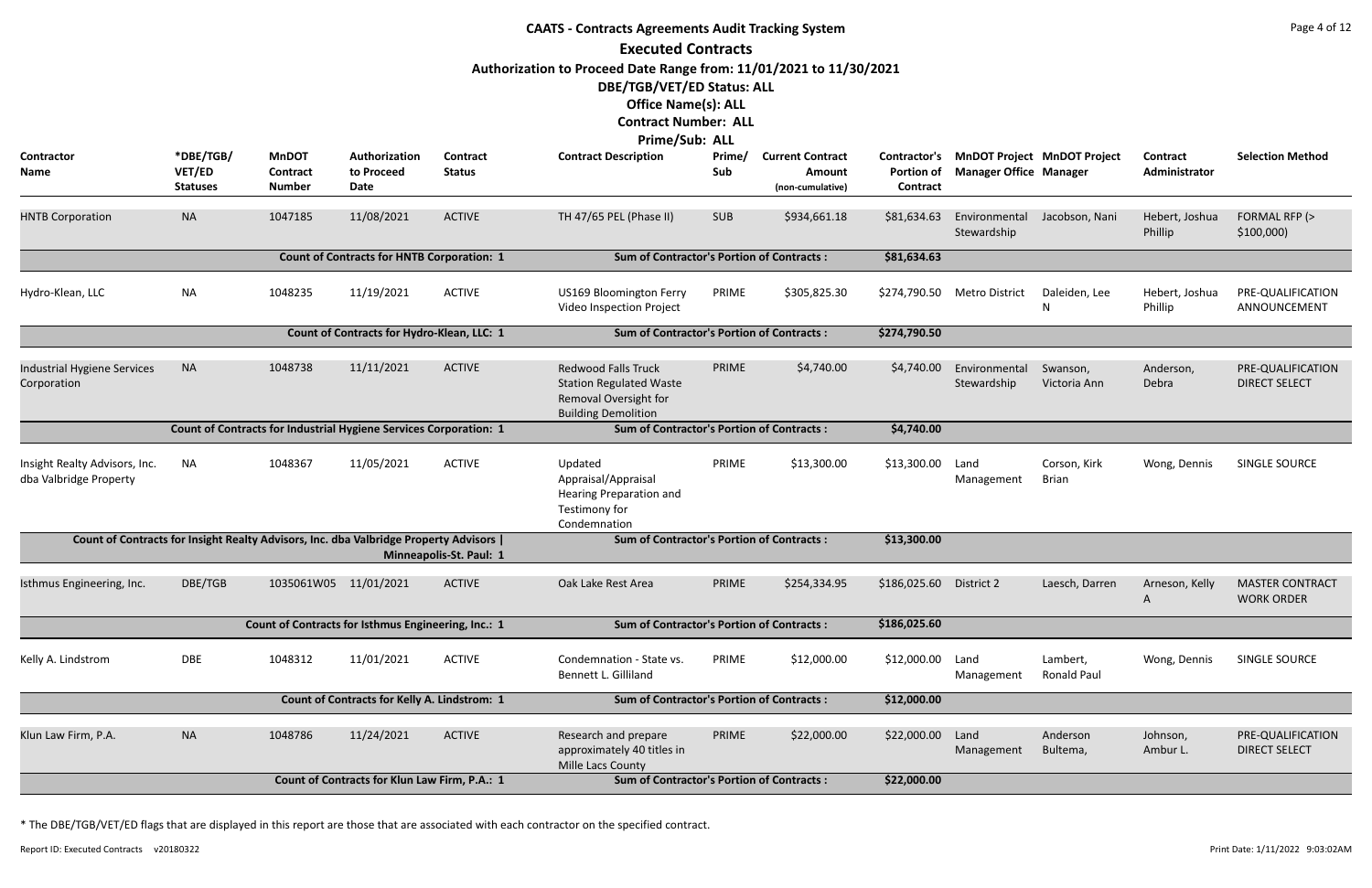|                                                                                       |                                        |                                                               |                                                     |                           | <b>CAATS - Contracts Agreements Audit Tracking System</b>                            |               |                                                       |                                               |                                                   |                                    |                           | Page 5 of 12                                |
|---------------------------------------------------------------------------------------|----------------------------------------|---------------------------------------------------------------|-----------------------------------------------------|---------------------------|--------------------------------------------------------------------------------------|---------------|-------------------------------------------------------|-----------------------------------------------|---------------------------------------------------|------------------------------------|---------------------------|---------------------------------------------|
|                                                                                       |                                        |                                                               |                                                     |                           | <b>Executed Contracts</b>                                                            |               |                                                       |                                               |                                                   |                                    |                           |                                             |
|                                                                                       |                                        |                                                               |                                                     |                           | Authorization to Proceed Date Range from: 11/01/2021 to 11/30/2021                   |               |                                                       |                                               |                                                   |                                    |                           |                                             |
|                                                                                       |                                        |                                                               |                                                     |                           | DBE/TGB/VET/ED Status: ALL                                                           |               |                                                       |                                               |                                                   |                                    |                           |                                             |
|                                                                                       |                                        |                                                               |                                                     |                           | <b>Office Name(s): ALL</b>                                                           |               |                                                       |                                               |                                                   |                                    |                           |                                             |
|                                                                                       |                                        |                                                               |                                                     |                           | <b>Contract Number: ALL</b>                                                          |               |                                                       |                                               |                                                   |                                    |                           |                                             |
|                                                                                       |                                        |                                                               |                                                     |                           | Prime/Sub: ALL                                                                       |               |                                                       |                                               |                                                   |                                    |                           |                                             |
| Contractor<br>Name                                                                    | *DBE/TGB/<br>VET/ED<br><b>Statuses</b> | <b>MnDOT</b><br>Contract<br><b>Number</b>                     | Authorization<br>to Proceed<br>Date                 | Contract<br><b>Status</b> | <b>Contract Description</b>                                                          | Prime/<br>Sub | <b>Current Contract</b><br>Amount<br>(non-cumulative) | Contractor's<br><b>Portion of</b><br>Contract | <b>Manager Office Manager</b>                     | <b>MnDOT Project MnDOT Project</b> | Contract<br>Administrator | <b>Selection Method</b>                     |
| Krebs Corporation                                                                     | <b>NA</b>                              | 1047254                                                       | 11/19/2021                                          | <b>ACTIVE</b>             | TH 10/75 - 11th<br>Independent Cost<br><b>Estimating (ICE) Services</b>              | PRIME         | \$367,538.00                                          | \$367,538.00                                  | Project<br>Management<br>and Technical<br>Support | Hagness, Kevin                     | Arneson, Kelly<br>A       | FORMAL RFP (><br>\$100,000                  |
|                                                                                       |                                        |                                                               | <b>Count of Contracts for Krebs Corporation: 1</b>  |                           | <b>Sum of Contractor's Portion of Contracts:</b>                                     |               |                                                       | \$367,538.00                                  |                                                   |                                    |                           |                                             |
| Lake State Realty Services,<br>Inc.                                                   | DBE/TGB                                | 1048902                                                       | 11/19/2021                                          | <b>ACTIVE</b>             | Fair Market Appraisal for<br>Conveyance 2020-0083                                    | PRIME         | \$5,850.00                                            | \$5,850.00                                    | Land<br>Management                                | Currell, James<br>Lewis            | Peszynski,<br>Nicole      | PRE-QUALIFICATION<br><b>DIRECT SELECT</b>   |
|                                                                                       |                                        | Count of Contracts for Lake State Realty Services, Inc.: 1    |                                                     |                           | <b>Sum of Contractor's Portion of Contracts:</b>                                     |               |                                                       | \$5,850.00                                    |                                                   |                                    |                           |                                             |
| <b>MacDonald and Mack</b><br>Architects, Ltd.                                         | <b>NA</b>                              | 1035061W05 11/01/2021                                         |                                                     | <b>ACTIVE</b>             | Oak Lake Rest Area                                                                   | <b>SUB</b>    | \$254,334.95                                          | \$53,153.00                                   | District 2                                        | Laesch, Darren                     | Arneson, Kelly<br>Α       | <b>MASTER CONTRACT</b><br><b>WORK ORDER</b> |
|                                                                                       |                                        | Count of Contracts for MacDonald and Mack Architects, Ltd.: 1 |                                                     |                           | <b>Sum of Contractor's Portion of Contracts:</b>                                     |               |                                                       | \$53,153.00                                   |                                                   |                                    |                           |                                             |
| Mavo Systems, Inc.                                                                    | <b>NA</b>                              | 1048861                                                       | 11/19/2021                                          | <b>ACTIVE</b>             | <b>Hermantown Parcel</b><br>Asbestos Abatement for<br>Demolition                     | PRIME         | \$35,000.00                                           | \$35,000.00                                   | Environmental<br>Stewardship                      | Allen-Murley,<br>Summer Sara       | Anderson,<br>Debra        | PRE-QUALIFICATION<br><b>DIRECT SELECT</b>   |
|                                                                                       |                                        |                                                               | <b>Count of Contracts for Mavo Systems, Inc.: 1</b> |                           | <b>Sum of Contractor's Portion of Contracts:</b>                                     |               |                                                       | \$35,000.00                                   |                                                   |                                    |                           |                                             |
| Merjent, Inc.                                                                         | <b>NA</b>                              | 1048173                                                       | 11/23/2021                                          | <b>ACTIVE</b>             | Phase I Investigation with<br>Optional Phase II<br><b>Evaluation - Thaines River</b> | PRIME         | \$32,938.00                                           | \$32,938.00                                   | Environmental<br>Stewardship                      | Tumberg, Tim A                     | Wong, Dennis              | PRE-QUALIFICATION<br><b>DIRECT SELECT</b>   |
| Merjent, Inc.                                                                         | <b>NA</b>                              | 1048758                                                       | 11/12/2021                                          | <b>ACTIVE</b>             | <b>Bridge</b><br>Henning Phase I ESA and<br>Phase II Investigation                   | PRIME         | \$95,737.66                                           | \$51,027.66                                   | Environmental<br>Stewardship                      | Waters,<br>Michelle L              | Anderson,<br>Debra        | PRE-QUALIFICATION<br><b>DIRECT SELECT</b>   |
|                                                                                       |                                        |                                                               | <b>Count of Contracts for Merjent, Inc.: 2</b>      |                           | <b>Sum of Contractor's Portion of Contracts:</b>                                     |               |                                                       | \$83,965.66                                   |                                                   |                                    |                           |                                             |
| Minneapolis St. Paul Realty<br>Resources, Inc. dba Integra                            | <b>NA</b>                              | 1048740                                                       | 11/19/2021                                          | <b>ACTIVE</b>             | Appraisal Parcel 333E                                                                | PRIME         | \$6,500.00                                            | \$6,500.00                                    | <b>Metro District</b>                             | Mascari, John C                    | Traxler,<br>Leonard A     | QUICK CALL (<<br>\$25,000                   |
| Count of Contracts for Minneapolis St. Paul Realty Resources, Inc. dba Integra Realty |                                        |                                                               | Resources - Minneapolis/St. Paul: 1                 |                           | <b>Sum of Contractor's Portion of Contracts:</b>                                     |               |                                                       | \$6,500.00                                    |                                                   |                                    |                           |                                             |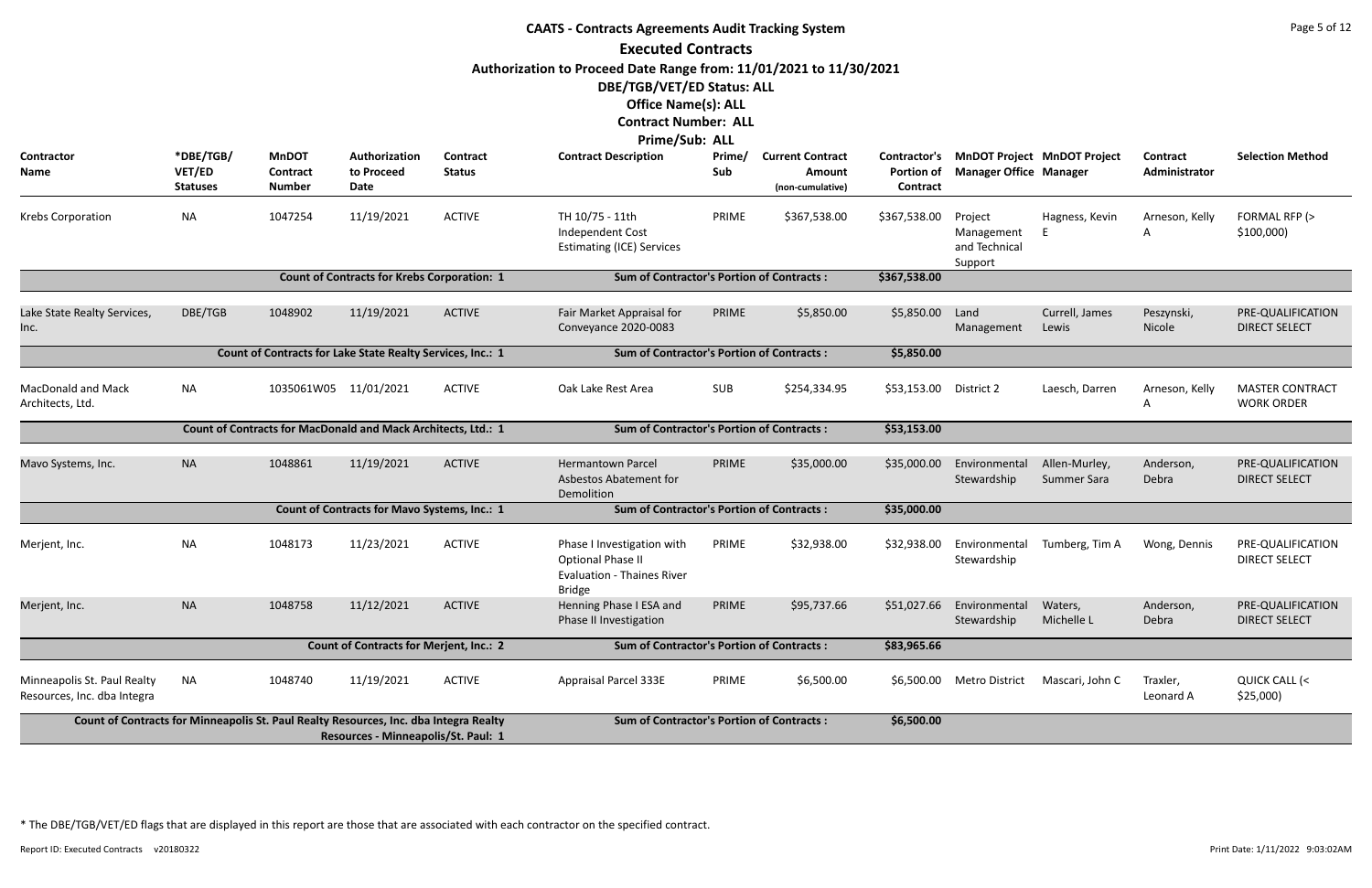|                                                    |                                        |                                                  |                                                                           |                           | <b>CAATS - Contracts Agreements Audit Tracking System</b>          |               |                                                       |                               |                                                            |                                          |                           | Page 6 of 12                              |
|----------------------------------------------------|----------------------------------------|--------------------------------------------------|---------------------------------------------------------------------------|---------------------------|--------------------------------------------------------------------|---------------|-------------------------------------------------------|-------------------------------|------------------------------------------------------------|------------------------------------------|---------------------------|-------------------------------------------|
|                                                    |                                        |                                                  |                                                                           |                           | <b>Executed Contracts</b>                                          |               |                                                       |                               |                                                            |                                          |                           |                                           |
|                                                    |                                        |                                                  |                                                                           |                           | Authorization to Proceed Date Range from: 11/01/2021 to 11/30/2021 |               |                                                       |                               |                                                            |                                          |                           |                                           |
|                                                    |                                        |                                                  |                                                                           |                           | DBE/TGB/VET/ED Status: ALL                                         |               |                                                       |                               |                                                            |                                          |                           |                                           |
|                                                    |                                        |                                                  |                                                                           |                           | <b>Office Name(s): ALL</b>                                         |               |                                                       |                               |                                                            |                                          |                           |                                           |
|                                                    |                                        |                                                  |                                                                           |                           | <b>Contract Number: ALL</b>                                        |               |                                                       |                               |                                                            |                                          |                           |                                           |
|                                                    |                                        |                                                  |                                                                           |                           | Prime/Sub: ALL                                                     |               |                                                       |                               |                                                            |                                          |                           |                                           |
| Contractor<br>Name                                 | *DBE/TGB/<br>VET/ED<br><b>Statuses</b> | <b>MnDOT</b><br><b>Contract</b><br><b>Number</b> | Authorization<br>to Proceed<br>Date                                       | Contract<br><b>Status</b> | <b>Contract Description</b>                                        | Prime/<br>Sub | <b>Current Contract</b><br>Amount<br>(non-cumulative) | <b>Portion of</b><br>Contract | <b>Manager Office Manager</b>                              | Contractor's MnDOT Project MnDOT Project | Contract<br>Administrator | <b>Selection Method</b>                   |
| Minnesota Management &<br><b>Budget</b>            | <b>NA</b>                              | 1048898                                          | 11/15/2021                                                                | <b>CLOSED</b>             | <b>ENTERPRISE TALENT</b><br><b>DEVELOPMENT 2022</b>                | PRIME         | \$141,439.00                                          | \$141,439.00                  | Modal Planning Thompson,<br>& Program<br>Mgmt Div<br>Admin | Dawn Denise                              | Thompson,<br>Dawn Denise  | INTERAGENCY                               |
|                                                    |                                        |                                                  | Count of Contracts for Minnesota Management & Budget: 1                   |                           | <b>Sum of Contractor's Portion of Contracts:</b>                   |               |                                                       | \$141,439.00                  |                                                            |                                          |                           |                                           |
| Minnesota State Community<br>and Technical College | <b>NA</b>                              | 1048744                                          | 11/03/2021                                                                | <b>ACTIVE</b>             | <b>Detroit Diesel Training</b>                                     | PRIME         | \$4,200.00                                            | \$4,200.00                    | Maintenance                                                | Shomion,<br>Richard D                    | Peszynski,<br>Nicole      | INTERAGENCY                               |
|                                                    |                                        |                                                  | Count of Contracts for Minnesota State Community and Technical College: 1 |                           | <b>Sum of Contractor's Portion of Contracts:</b>                   |               |                                                       | \$4,200.00                    |                                                            |                                          |                           |                                           |
| Moriarty Scheduling Services, DBE/TGB<br>LLC       |                                        | 1048732                                          | 11/22/2021                                                                | <b>ACTIVE</b>             | <b>CPM Schedule Reviews</b>                                        | PRIME         | \$99,088.00                                           | \$99,088.00                   | District 7                                                 | Kjolstad, Todd<br>Robert                 | Museus, Susan             | PRE-QUALIFICATION<br><b>DIRECT SELECT</b> |
|                                                    |                                        |                                                  | Count of Contracts for Moriarty Scheduling Services, LLC: 1               |                           | <b>Sum of Contractor's Portion of Contracts:</b>                   |               |                                                       | \$99,088.00                   |                                                            |                                          |                           |                                           |
| Neka Creative L. L. C.                             | <b>TGB</b>                             | 1047229                                          | 11/05/2021                                                                | <b>ACTIVE</b>             | TH 10 Anoka Construction<br>Communication                          | SUB           | \$659,920.63                                          | \$93,415.17                   | <b>Metro District</b>                                      | Vold Greco,<br>Gail                      | Traxler,<br>Leonard A     | PRE-QUALIFICATION<br>ANNOUNCEMENT         |
|                                                    |                                        |                                                  | Count of Contracts for Neka Creative L. L. C.: 1                          |                           | <b>Sum of Contractor's Portion of Contracts:</b>                   |               |                                                       | \$93,415.17                   |                                                            |                                          |                           |                                           |
| NEOO DEVELOPMENT LLC                               | <b>TGB</b>                             | 1047185                                          | 11/08/2021                                                                | <b>ACTIVE</b>             | TH 47/65 PEL (Phase II)                                            | <b>SUB</b>    | \$934,661.18                                          | \$47,528.00                   | Environmental<br>Stewardship                               | Jacobson, Nani                           | Hebert, Joshua<br>Phillip | FORMAL RFP (><br>\$100,000                |
|                                                    |                                        |                                                  | <b>Count of Contracts for NEOO DEVELOPMENT LLC: 1</b>                     |                           | <b>Sum of Contractor's Portion of Contracts:</b>                   |               |                                                       | \$47,528.00                   |                                                            |                                          |                           |                                           |
| NewPublica, LLC                                    | DBE/TGB                                | 1047185                                          | 11/08/2021                                                                | <b>ACTIVE</b>             | TH 47/65 PEL (Phase II)                                            | SUB           | \$934,661.18                                          | \$100,609.72                  | Environmental<br>Stewardship                               | Jacobson, Nani                           | Hebert, Joshua<br>Phillip | FORMAL RFP (><br>\$100,000                |
|                                                    |                                        |                                                  | <b>Count of Contracts for NewPublica, LLC: 1</b>                          |                           | <b>Sum of Contractor's Portion of Contracts:</b>                   |               |                                                       | \$100,609.72                  |                                                            |                                          |                           |                                           |
| Nicollet Partners, Inc.                            | <b>NA</b>                              | 1048746                                          | 11/24/2021                                                                | <b>ACTIVE</b>             | RW Appraisal Parcel 336                                            | PRIME         | \$10,000.00                                           | \$10,000.00                   | <b>Metro District</b>                                      | Mascari, John C                          | Boylan, Nancy             | PRE-QUALIFICATION<br><b>DIRECT SELECT</b> |
|                                                    |                                        |                                                  | <b>Count of Contracts for Nicollet Partners, Inc.: 1</b>                  |                           | <b>Sum of Contractor's Portion of Contracts:</b>                   |               |                                                       | \$10,000.00                   |                                                            |                                          |                           |                                           |
|                                                    |                                        |                                                  |                                                                           |                           |                                                                    |               |                                                       |                               |                                                            |                                          |                           |                                           |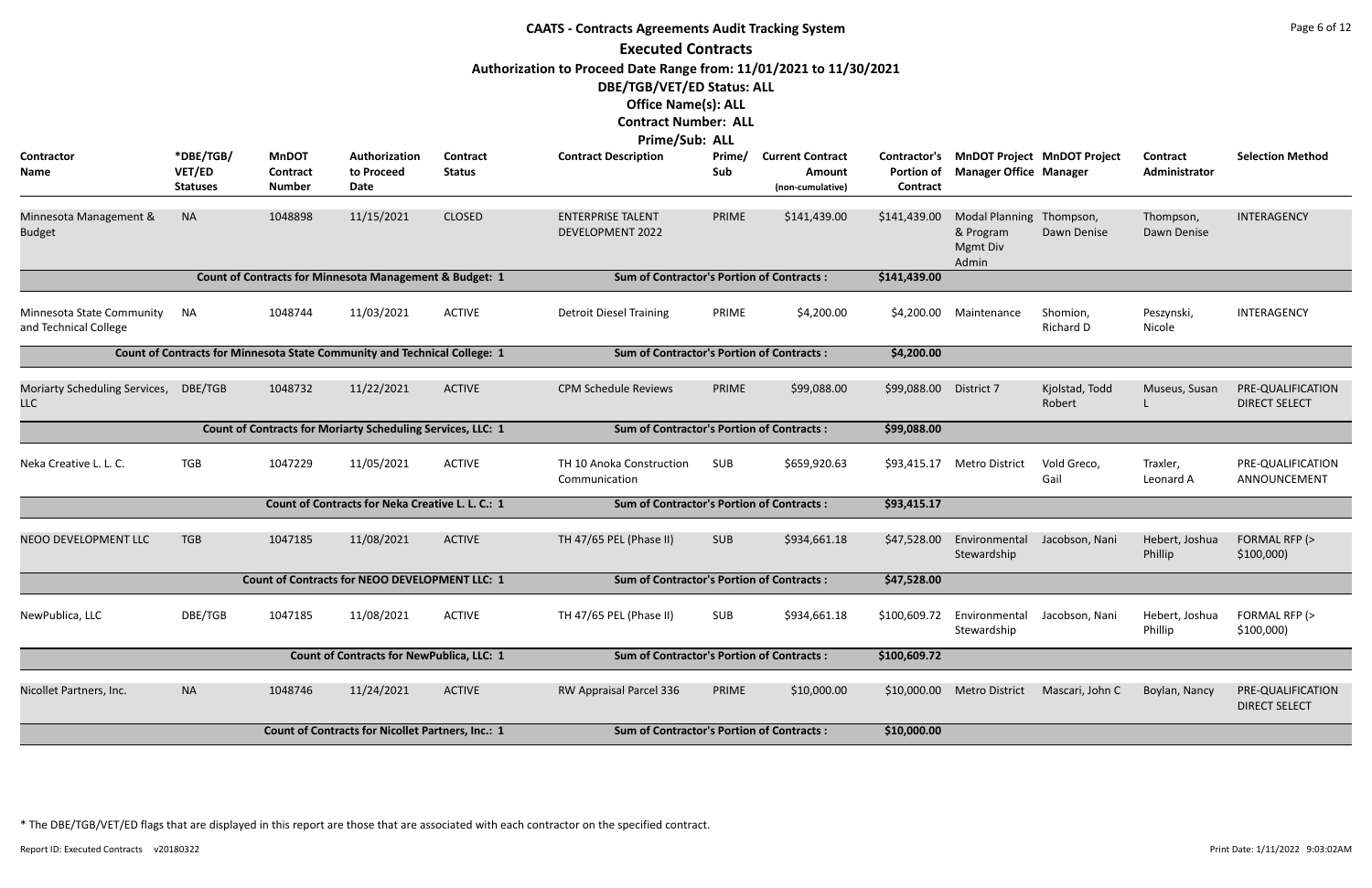|                                                                                       | Page 7 of 12<br><b>CAATS - Contracts Agreements Audit Tracking System</b><br><b>Executed Contracts</b> |                                                                                  |                                     |                           |                                                                                                                          |               |                                                       |                               |                               |                                          |                                  |                                             |  |  |
|---------------------------------------------------------------------------------------|--------------------------------------------------------------------------------------------------------|----------------------------------------------------------------------------------|-------------------------------------|---------------------------|--------------------------------------------------------------------------------------------------------------------------|---------------|-------------------------------------------------------|-------------------------------|-------------------------------|------------------------------------------|----------------------------------|---------------------------------------------|--|--|
|                                                                                       |                                                                                                        |                                                                                  |                                     |                           |                                                                                                                          |               |                                                       |                               |                               |                                          |                                  |                                             |  |  |
|                                                                                       |                                                                                                        |                                                                                  |                                     |                           | Authorization to Proceed Date Range from: 11/01/2021 to 11/30/2021                                                       |               |                                                       |                               |                               |                                          |                                  |                                             |  |  |
|                                                                                       |                                                                                                        |                                                                                  |                                     |                           | DBE/TGB/VET/ED Status: ALL                                                                                               |               |                                                       |                               |                               |                                          |                                  |                                             |  |  |
|                                                                                       |                                                                                                        |                                                                                  |                                     |                           | <b>Office Name(s): ALL</b>                                                                                               |               |                                                       |                               |                               |                                          |                                  |                                             |  |  |
|                                                                                       |                                                                                                        |                                                                                  |                                     |                           | <b>Contract Number: ALL</b>                                                                                              |               |                                                       |                               |                               |                                          |                                  |                                             |  |  |
|                                                                                       |                                                                                                        |                                                                                  |                                     |                           | <b>Prime/Sub: ALL</b>                                                                                                    |               |                                                       |                               |                               |                                          |                                  |                                             |  |  |
| Contractor<br>Name                                                                    | *DBE/TGB/<br>VET/ED<br><b>Statuses</b>                                                                 | <b>MnDOT</b><br>Contract<br><b>Number</b>                                        | Authorization<br>to Proceed<br>Date | Contract<br><b>Status</b> | <b>Contract Description</b>                                                                                              | Prime/<br>Sub | <b>Current Contract</b><br>Amount<br>(non-cumulative) | <b>Portion of</b><br>Contract | <b>Manager Office Manager</b> | Contractor's MnDOT Project MnDOT Project | <b>Contract</b><br>Administrator | <b>Selection Method</b>                     |  |  |
| North Dakota State University                                                         | NA.                                                                                                    | 1036338W03 11/22/2021                                                            |                                     | <b>ACTIVE</b>             | Use of High-Pressure, Hot<br><b>Water Blasting Surface</b><br>Preparation and HRCSA<br>Coatings in Bridge<br>Maintenance | PRIME         | \$31,375.00                                           | \$31,375.00                   | Research and<br>Innovation    | Sindt, Matthew<br>George                 | Brand, Melissa<br>Marie          | <b>MASTER CONTRACT</b><br><b>WORK ORDER</b> |  |  |
|                                                                                       |                                                                                                        | Count of Contracts for North Dakota State University: 1                          |                                     |                           | <b>Sum of Contractor's Portion of Contracts:</b>                                                                         |               |                                                       | \$31,375.00                   |                               |                                          |                                  |                                             |  |  |
|                                                                                       |                                                                                                        |                                                                                  |                                     |                           |                                                                                                                          |               |                                                       |                               |                               |                                          |                                  |                                             |  |  |
| Northwestern Surveying and<br>Engineering, Inc.                                       | <b>VET</b>                                                                                             | 1048709                                                                          | 11/12/2021                          | <b>ACTIVE</b>             | <b>Small Business</b><br><b>Opportunity Program</b><br>Maintenance Surveying D2<br>South                                 | PRIME         | \$13,938.36                                           | \$13,938.36                   | <b>Metro District</b>         | Olson, Tracy<br>Marilyn                  | Traxler,<br>Leonard A            | <b>EQUITY DIRECT</b><br>SELECT (<\$25,000)  |  |  |
|                                                                                       |                                                                                                        | Count of Contracts for Northwestern Surveying and Engineering, Inc.: 1           |                                     |                           | <b>Sum of Contractor's Portion of Contracts:</b>                                                                         |               |                                                       | \$13,938.36                   |                               |                                          |                                  |                                             |  |  |
|                                                                                       |                                                                                                        |                                                                                  |                                     |                           |                                                                                                                          |               |                                                       |                               |                               |                                          |                                  |                                             |  |  |
| Patchin Messner Appraisals,<br>Inc. dba Patchin Messner                               | NA                                                                                                     | 1048756                                                                          | 11/19/2021                          | <b>ACTIVE</b>             | MPCA Freeway Landfill<br>Appraisals in Burnsville                                                                        | PRIME         | \$75,000.00                                           | \$75,000.00                   | Land<br>Management            | Corson, Kirk<br><b>Brian</b>             | Peszynski,<br>Nicole             | PRE-QUALIFICATION<br>DIRECT SELECT          |  |  |
| Patchin Messner Appraisals,<br>Inc. dba Patchin Messner                               | <b>NA</b>                                                                                              | 1048826                                                                          | 11/19/2021                          | <b>ACTIVE</b>             | Fair Market Appraisal for<br>Conveyance 2020-0043                                                                        | PRIME         | \$5,000.00                                            | \$5,000.00                    | Land<br>Management            | Currell, James<br>Lewis                  | Peszynski,<br>Nicole             | PRE-QUALIFICATION<br><b>DIRECT SELECT</b>   |  |  |
| Patchin Messner Appraisals,<br>Inc. dba Patchin Messner                               | NA                                                                                                     | 1048731                                                                          | 11/04/2021                          | <b>ACTIVE</b>             | R/W Appraisal Parcels 241A<br>& 241B                                                                                     | PRIME         | \$17,000.00                                           | \$17,000.00                   | <b>Metro District</b>         | Mascari, John C                          | Hebert, Joshua<br>Phillip        | PRE-QUALIFICATION<br><b>DIRECT SELECT</b>   |  |  |
| Count of Contracts for Patchin Messner Appraisals, Inc. dba Patchin Messner Valuation |                                                                                                        |                                                                                  |                                     | <b>Counselors: 3</b>      | <b>Sum of Contractor's Portion of Contracts:</b>                                                                         |               |                                                       | \$97,000.00                   |                               |                                          |                                  |                                             |  |  |
| Ramboll US Consulting, Inc.<br>fka Ramboll US Corporation                             | <b>NA</b>                                                                                              | 1048814                                                                          | 11/19/2021                          | <b>ACTIVE</b>             | Aitkin to Hassman - RAP<br>Preparation and<br><b>Construction Monitoring</b>                                             | PRIME         | \$89,960.14                                           | \$79,348.14                   | Environmental<br>Stewardship  | Berger, John T                           | Anderson,<br>Debra               | PRE-QUALIFICATION<br><b>DIRECT SELECT</b>   |  |  |
| Ramboll US Consulting, Inc.<br>fka Ramboll US Corporation                             | NA                                                                                                     | 1048741                                                                          | 11/11/2021                          | <b>ACTIVE</b>             | Former Maple Grove Salt<br><b>Shed Regulated Materials</b><br>Removal Oversight                                          | PRIME         | \$12,125.07                                           | \$12,125.07                   | Environmental<br>Stewardship  | Klein,<br>Jacqueline                     | Anderson,<br>Debra               | PRE-QUALIFICATION<br><b>DIRECT SELECT</b>   |  |  |
|                                                                                       |                                                                                                        | Count of Contracts for Ramboll US Consulting, Inc. fka Ramboll US Corporation: 2 |                                     |                           | <b>Sum of Contractor's Portion of Contracts:</b>                                                                         |               |                                                       | \$91,473.21                   |                               |                                          |                                  |                                             |  |  |
|                                                                                       |                                                                                                        |                                                                                  |                                     |                           |                                                                                                                          |               |                                                       |                               |                               |                                          |                                  |                                             |  |  |
| Range Environmental Drilling                                                          | <b>VET</b>                                                                                             | 1048788                                                                          | 11/19/2021                          | <b>ACTIVE</b>             | Phase II Investigation -<br><b>Strathcona and Greenbush</b>                                                              | SUB           | \$61,262.76                                           | \$13,993.00                   | Environmental<br>Stewardship  | Waters,<br>Michelle L                    | Anderson,<br>Debra               | PRE-QUALIFICATION<br><b>DIRECT SELECT</b>   |  |  |
|                                                                                       |                                                                                                        | <b>Count of Contracts for Range Environmental Drilling: 1</b>                    |                                     |                           | <b>Sum of Contractor's Portion of Contracts:</b>                                                                         |               |                                                       | \$13,993.00                   |                               |                                          |                                  |                                             |  |  |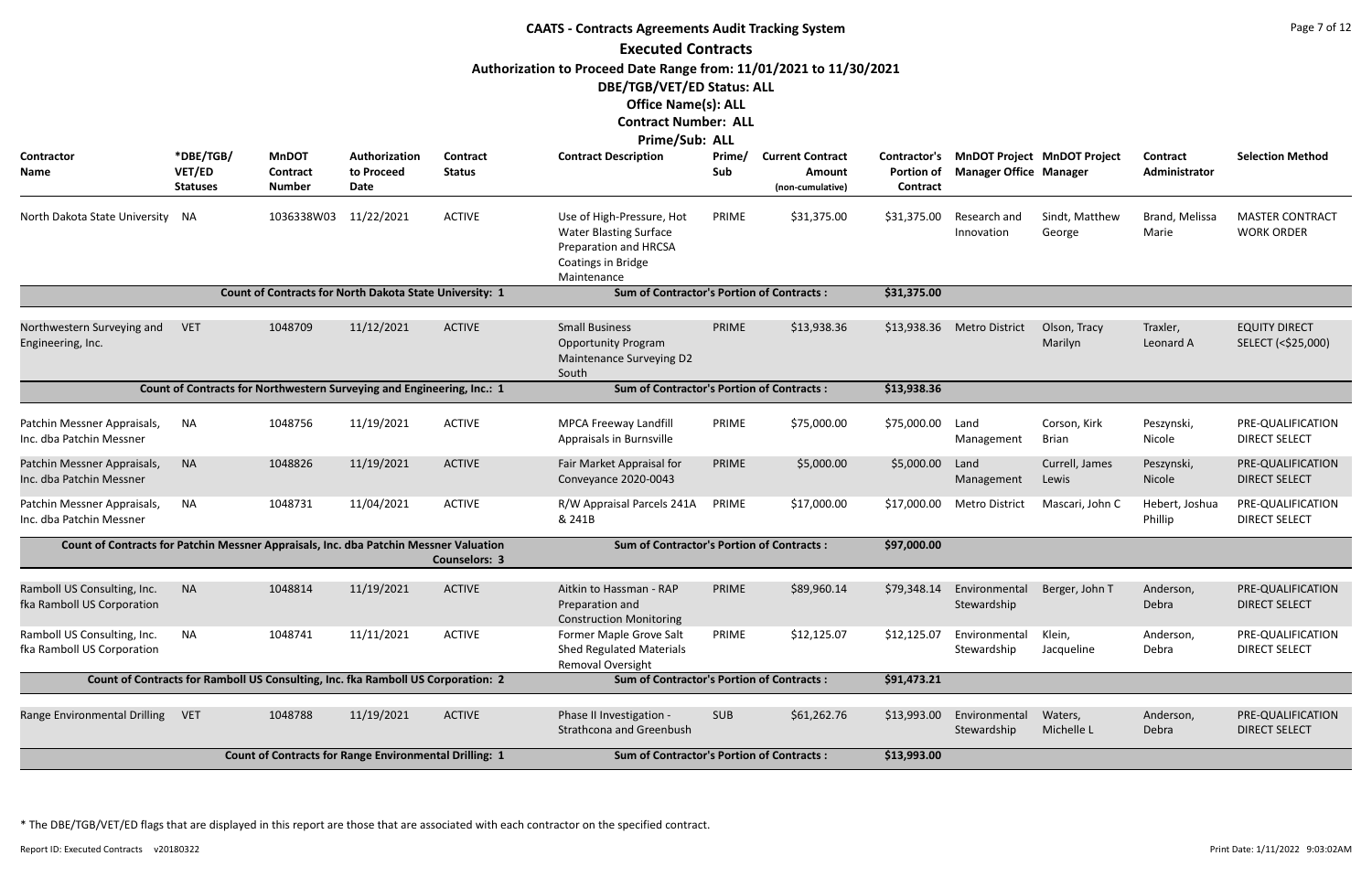|                           |                                                                                                     |                                           |                                                      |                                  | <b>CAATS - Contracts Agreements Audit Tracking System</b>                       |               |                                                       |                               |                                        |                                          |                           | Page 8 of 12                              |
|---------------------------|-----------------------------------------------------------------------------------------------------|-------------------------------------------|------------------------------------------------------|----------------------------------|---------------------------------------------------------------------------------|---------------|-------------------------------------------------------|-------------------------------|----------------------------------------|------------------------------------------|---------------------------|-------------------------------------------|
|                           |                                                                                                     |                                           |                                                      |                                  | <b>Executed Contracts</b>                                                       |               |                                                       |                               |                                        |                                          |                           |                                           |
|                           |                                                                                                     |                                           |                                                      |                                  | Authorization to Proceed Date Range from: 11/01/2021 to 11/30/2021              |               |                                                       |                               |                                        |                                          |                           |                                           |
|                           |                                                                                                     |                                           |                                                      |                                  | DBE/TGB/VET/ED Status: ALL                                                      |               |                                                       |                               |                                        |                                          |                           |                                           |
|                           |                                                                                                     |                                           |                                                      |                                  | <b>Office Name(s): ALL</b>                                                      |               |                                                       |                               |                                        |                                          |                           |                                           |
|                           |                                                                                                     |                                           |                                                      |                                  | <b>Contract Number: ALL</b>                                                     |               |                                                       |                               |                                        |                                          |                           |                                           |
|                           |                                                                                                     |                                           |                                                      |                                  | <b>Prime/Sub: ALL</b>                                                           |               |                                                       |                               |                                        |                                          |                           |                                           |
| Contractor<br>Name        | *DBE/TGB/<br>VET/ED<br><b>Statuses</b>                                                              | <b>MnDOT</b><br>Contract<br><b>Number</b> | Authorization<br>to Proceed<br>Date                  | <b>Contract</b><br><b>Status</b> | <b>Contract Description</b>                                                     | Prime/<br>Sub | <b>Current Contract</b><br>Amount<br>(non-cumulative) | <b>Portion of</b><br>Contract | <b>Manager Office Manager</b>          | Contractor's MnDOT Project MnDOT Project | Contract<br>Administrator | <b>Selection Method</b>                   |
| Rani Engineering, LLC     | DBE/TGB/VET                                                                                         | 1047185                                   | 11/08/2021                                           | <b>ACTIVE</b>                    | TH 47/65 PEL (Phase II)                                                         | SUB           | \$934,661.18                                          | \$41,394.89                   | Environmental<br>Stewardship           | Jacobson, Nani                           | Hebert, Joshua<br>Phillip | FORMAL RFP (><br>\$100,000                |
|                           | Count of Contracts for Rani Engineering, LLC: 1<br><b>Sum of Contractor's Portion of Contracts:</b> |                                           |                                                      |                                  |                                                                                 |               |                                                       |                               |                                        |                                          |                           |                                           |
| RLS Valuation, Inc.       | <b>NA</b>                                                                                           | 1048853                                   | 11/23/2021                                           | <b>CLOSED</b>                    | Real Estate Appraisals for<br>TH 494                                            | PRIME         | \$14,000.00                                           | \$14,000.00                   | <b>Metro District</b>                  | Mascari, John C                          | Kamprath,<br>Augustine    | PRE-QUALIFICATION<br><b>DIRECT SELECT</b> |
|                           |                                                                                                     |                                           | <b>Count of Contracts for RLS Valuation, Inc.: 1</b> |                                  | <b>Sum of Contractor's Portion of Contracts:</b>                                |               |                                                       | \$14,000.00                   |                                        |                                          |                           |                                           |
| Robert A. Williams, Jr.   | <b>NA</b>                                                                                           | 1048609                                   | 11/03/2021                                           | <b>CLOSED</b>                    | Indigenous Employee<br><b>Resource Annual Native</b><br>American Heritage Event | PRIME         | \$1,000.00                                            | \$1,000.00                    | Equity &<br>Diversity                  | Kundan, Gina<br>Lynn Kaur                | Peszynski,<br>Nicole      | <b>ANNUAL PLAN</b><br><b>CONTRACT</b>     |
|                           |                                                                                                     |                                           | Count of Contracts for Robert A. Williams, Jr.: 1    |                                  | <b>Sum of Contractor's Portion of Contracts:</b>                                |               |                                                       | \$1,000.00                    |                                        |                                          |                           |                                           |
| <b>RUSSELL HERDER INC</b> | <b>TGB</b>                                                                                          | 1047185                                   | 11/08/2021                                           | <b>ACTIVE</b>                    | TH 47/65 PEL (Phase II)                                                         | <b>SUB</b>    | \$934,661.18                                          | \$117,608.63                  | Environmental<br>Stewardship           | Jacobson, Nani                           | Hebert, Joshua<br>Phillip | FORMAL RFP (><br>\$100,000                |
|                           |                                                                                                     |                                           | <b>Count of Contracts for RUSSELL HERDER INC: 1</b>  |                                  | <b>Sum of Contractor's Portion of Contracts:</b>                                |               |                                                       | \$117,608.63                  |                                        |                                          |                           |                                           |
| Safety Signs, LLC         | DBE/TGB                                                                                             | 1048235                                   | 11/19/2021                                           | <b>ACTIVE</b>                    | US169 Bloomington Ferry<br>Video Inspection Project                             | <b>SUB</b>    | \$305,825.30                                          |                               | \$31,034.80 Metro District             | Daleiden, Lee<br>N                       | Hebert, Joshua<br>Phillip | PRE-QUALIFICATION<br>ANNOUNCEMENT         |
| Safety Signs, LLC         | DBE/TGB                                                                                             | 1048233                                   | 11/02/2021                                           | <b>ACTIVE</b>                    | TH7 West Video Inspection<br>Project                                            | SUB           | \$258,221.00                                          |                               | \$23,915.00 Metro District             | Daleiden, Lee<br>N                       | Thurner,<br>Jodeen P      | PRE-QUALIFICATION<br>ANNOUNCEMENT         |
|                           |                                                                                                     |                                           | <b>Count of Contracts for Safety Signs, LLC: 2</b>   |                                  | <b>Sum of Contractor's Portion of Contracts:</b>                                |               |                                                       | \$54,949.80                   |                                        |                                          |                           |                                           |
| Sambatek, Inc.            | <b>NA</b>                                                                                           | 1047229                                   | 11/05/2021                                           | <b>ACTIVE</b>                    | TH 10 Anoka Construction<br>Communication                                       | SUB           | \$659,920.63                                          |                               | \$159,140.51 Metro District            | Vold Greco,<br>Gail                      | Traxler,<br>Leonard A     | PRE-QUALIFICATION<br>ANNOUNCEMENT         |
|                           |                                                                                                     |                                           | <b>Count of Contracts for Sambatek, Inc.: 1</b>      |                                  | <b>Sum of Contractor's Portion of Contracts:</b>                                |               |                                                       | \$159,140.51                  |                                        |                                          |                           |                                           |
| Sawatch, Inc.             | <b>NA</b>                                                                                           | 1048529                                   | 11/04/2021                                           | <b>ACTIVE</b>                    | EV Analytics for XE FEAP                                                        | PRIME         | \$37,178.00                                           | \$37,178.00                   | Sustainability<br>& Public Health Anne | Simons, Siri                             | Duran, Ashley<br>Marie    | SINGLE SOURCE                             |
|                           |                                                                                                     |                                           | <b>Count of Contracts for Sawatch, Inc.: 1</b>       |                                  | <b>Sum of Contractor's Portion of Contracts:</b>                                |               |                                                       | \$37,178.00                   |                                        |                                          |                           |                                           |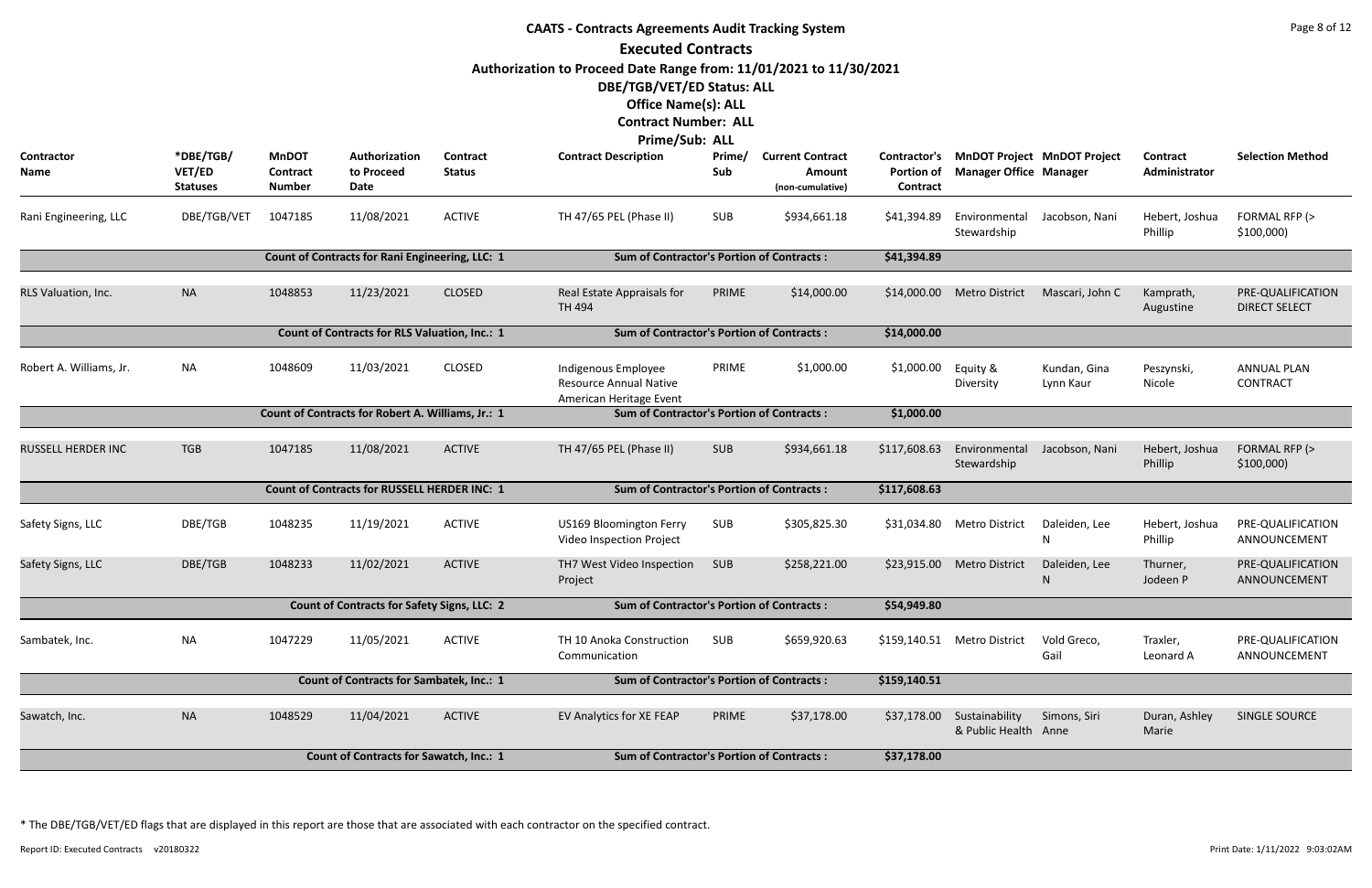|                                               |                                        |                                                                   |                                     |                                  | <b>CAATS - Contracts Agreements Audit Tracking System</b>                                                      |               |                                                       |                                                      |                                                   |                                    |                                  | Page 9 of 12                                |
|-----------------------------------------------|----------------------------------------|-------------------------------------------------------------------|-------------------------------------|----------------------------------|----------------------------------------------------------------------------------------------------------------|---------------|-------------------------------------------------------|------------------------------------------------------|---------------------------------------------------|------------------------------------|----------------------------------|---------------------------------------------|
|                                               |                                        |                                                                   |                                     |                                  | <b>Executed Contracts</b>                                                                                      |               |                                                       |                                                      |                                                   |                                    |                                  |                                             |
|                                               |                                        |                                                                   |                                     |                                  | Authorization to Proceed Date Range from: 11/01/2021 to 11/30/2021                                             |               |                                                       |                                                      |                                                   |                                    |                                  |                                             |
|                                               |                                        |                                                                   |                                     |                                  | <b>DBE/TGB/VET/ED Status: ALL</b>                                                                              |               |                                                       |                                                      |                                                   |                                    |                                  |                                             |
|                                               |                                        |                                                                   |                                     |                                  | <b>Office Name(s): ALL</b>                                                                                     |               |                                                       |                                                      |                                                   |                                    |                                  |                                             |
|                                               |                                        |                                                                   |                                     |                                  | <b>Contract Number: ALL</b>                                                                                    |               |                                                       |                                                      |                                                   |                                    |                                  |                                             |
|                                               |                                        |                                                                   |                                     |                                  | Prime/Sub: ALL                                                                                                 |               |                                                       |                                                      |                                                   |                                    |                                  |                                             |
| Contractor<br>Name                            | *DBE/TGB/<br>VET/ED<br><b>Statuses</b> | <b>MnDOT</b><br>Contract<br><b>Number</b>                         | Authorization<br>to Proceed<br>Date | <b>Contract</b><br><b>Status</b> | <b>Contract Description</b>                                                                                    | Prime/<br>Sub | <b>Current Contract</b><br>Amount<br>(non-cumulative) | <b>Contractor's</b><br><b>Portion of</b><br>Contract | <b>Manager Office Manager</b>                     | <b>MnDOT Project MnDOT Project</b> | <b>Contract</b><br>Administrator | <b>Selection Method</b>                     |
| Short Elliott Hendrickson, Inc.               | - NA                                   | 1048214                                                           | 11/05/2021                          | <b>ACTIVE</b>                    | <b>Right of Way Direct</b><br><b>Purchase Services for</b><br>Development of Highway<br>Projects in District 6 | PRIME         | \$99,986.00                                           | \$99,986.00                                          | District 6                                        | Veronen, Brian<br>M                | Sayeweh,<br>Prentiss             | PRE-QUALIFICATION<br><b>DIRECT SELECT</b>   |
|                                               |                                        | Count of Contracts for Short Elliott Hendrickson, Inc.: 1         |                                     |                                  | <b>Sum of Contractor's Portion of Contracts:</b>                                                               |               |                                                       | \$99,986.00                                          |                                                   |                                    |                                  |                                             |
| <b>Springer Appraisal</b><br>Associates, Inc. | <b>NA</b>                              | 1048818                                                           | 11/19/2021                          | <b>ACTIVE</b>                    | Fair Market Appraisal for<br>Conveyance 2021-0032                                                              | PRIME         | \$4,500.00                                            | \$4,500.00                                           | Land<br>Management                                | Currell, James<br>Lewis            | Peszynski,<br>Nicole             | PRE-QUALIFICATION<br><b>DIRECT SELECT</b>   |
|                                               |                                        | Count of Contracts for Springer Appraisal Associates, Inc.: 1     |                                     |                                  | <b>Sum of Contractor's Portion of Contracts:</b>                                                               |               |                                                       | \$4,500.00                                           |                                                   |                                    |                                  |                                             |
| SRF Consulting Group, Inc.                    | <b>NA</b>                              | 1048684                                                           | 11/18/2021                          | <b>ACTIVE</b>                    | TH 169 Visual Quality<br>Manual                                                                                | PRIME         | \$96,535.88                                           | \$96,535.88                                          | <b>Metro District</b>                             | Hoberg,<br>Christian Erik          | Kamprath,<br>Augustine           | PRE-QUALIFICATION<br><b>DIRECT SELECT</b>   |
| SRF Consulting Group, Inc.                    | <b>NA</b>                              | 1048345                                                           | 11/11/2021                          | <b>ACTIVE</b>                    | Developing LRRB Need<br><b>Statements for Fiscal Year</b><br>2022                                              | PRIME         | \$39,255.79                                           | \$39,255.79                                          | Research and<br>Innovation                        | Sindt, Matthew<br>George           | Brand, Melissa<br>Marie          | PRE-QUALIFICATION<br><b>DIRECT SELECT</b>   |
| SRF Consulting Group, Inc.                    | NA                                     | 1047185                                                           | 11/08/2021                          | <b>ACTIVE</b>                    | TH 47/65 PEL (Phase II)                                                                                        | PRIME         | \$934,661.18                                          | \$271,007.23                                         | Environmental<br>Stewardship                      | Jacobson, Nani                     | Hebert, Joshua<br>Phillip        | FORMAL RFP (><br>\$100,000                  |
| SRF Consulting Group, Inc.                    | <b>NA</b>                              | 1035061W05 11/01/2021                                             |                                     | <b>ACTIVE</b>                    | Oak Lake Rest Area                                                                                             | <b>SUB</b>    | \$254,334.95                                          | \$15,156.35                                          | District 2                                        | Laesch, Darren                     | Arneson, Kelly<br>A              | <b>MASTER CONTRACT</b><br><b>WORK ORDER</b> |
| SRF Consulting Group, Inc.                    | NA                                     | 1048494                                                           | 11/01/2021                          | <b>ACTIVE</b>                    | Soils Engineering Expert<br><b>Witness Testimony - Parcel</b><br>q                                             | PRIME         | \$42,530.97                                           | \$42,530.97                                          | Land<br>Management                                | Corson, Kirk<br><b>Brian</b>       | Wong, Dennis                     | <b>SINGLE SOURCE</b>                        |
|                                               |                                        | Count of Contracts for SRF Consulting Group, Inc.: 5              |                                     |                                  | <b>Sum of Contractor's Portion of Contracts:</b>                                                               |               |                                                       | \$464,486.22                                         |                                                   |                                    |                                  |                                             |
| <b>Stantec Consulting Services</b>            | <b>NA</b>                              | 1048788                                                           | 11/19/2021                          | <b>ACTIVE</b>                    | Phase II Investigation -                                                                                       | PRIME         | \$61,262.76                                           | \$34,972.35                                          | Environmental                                     | Waters,                            | Anderson,                        | PRE-QUALIFICATION                           |
| Inc.                                          |                                        |                                                                   |                                     |                                  | Strathcona and Greenbush                                                                                       |               |                                                       |                                                      | Stewardship                                       | Michelle L                         | Debra                            | <b>DIRECT SELECT</b>                        |
| <b>Stantec Consulting Services</b><br>Inc.    | NA                                     | 1048597                                                           | 11/04/2021                          | <b>ACTIVE</b>                    | <b>MnDOT Cost Participation</b><br><b>Policy Training and Critical</b><br><b>Topics Training</b>               | PRIME         | \$99,765.41                                           | \$99,765.41                                          | Project<br>Management<br>and Technical<br>Support | Schubloom,<br>Pamela Kay           | Peszynski,<br>Nicole             | PRE-QUALIFICATION<br><b>DIRECT SELECT</b>   |
|                                               |                                        | <b>Count of Contracts for Stantec Consulting Services Inc.: 2</b> |                                     |                                  | <b>Sum of Contractor's Portion of Contracts:</b>                                                               |               |                                                       | \$134,737.76                                         |                                                   |                                    |                                  |                                             |
| Terracon Consultants, Inc.                    | <b>NA</b>                              | 1048487                                                           | 11/19/2021                          | <b>ACTIVE</b>                    | Thinlays as Preventative<br><b>Maintenance Treatment</b>                                                       | PRIME         | \$49,247.95                                           | \$49,247.95                                          | Research and<br>Innovation                        | Sindt, Matthew<br>George           | Brand, Melissa<br>Marie          | PRE-QUALIFICATION<br><b>DIRECT SELECT</b>   |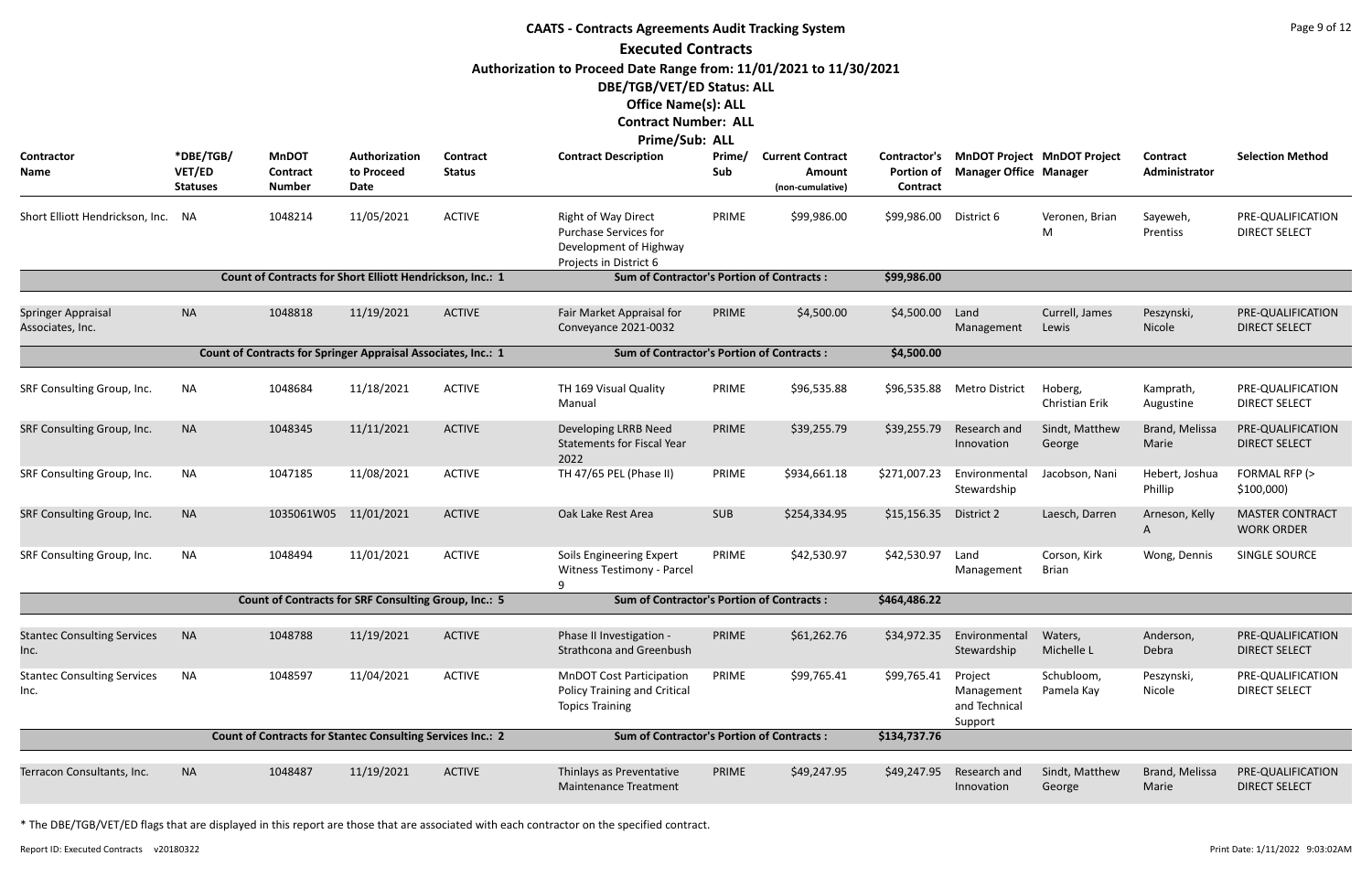|                                                       |                                        |                                                                              |                                     |                                  | <b>CAATS - Contracts Agreements Audit Tracking System</b>                                                                                                                                                                                          |               |                                                       |                                                      |                               |                                    |                           | Page 10 of 12                               |
|-------------------------------------------------------|----------------------------------------|------------------------------------------------------------------------------|-------------------------------------|----------------------------------|----------------------------------------------------------------------------------------------------------------------------------------------------------------------------------------------------------------------------------------------------|---------------|-------------------------------------------------------|------------------------------------------------------|-------------------------------|------------------------------------|---------------------------|---------------------------------------------|
| <b>Contractor</b><br>Name                             | *DBE/TGB/<br>VET/ED<br><b>Statuses</b> | <b>MnDOT</b><br><b>Contract</b><br><b>Number</b>                             | Authorization<br>to Proceed<br>Date | <b>Contract</b><br><b>Status</b> | <b>Executed Contracts</b><br>Authorization to Proceed Date Range from: 11/01/2021 to 11/30/2021<br>DBE/TGB/VET/ED Status: ALL<br><b>Office Name(s): ALL</b><br><b>Contract Number: ALL</b><br><b>Prime/Sub: ALL</b><br><b>Contract Description</b> | Prime/<br>Sub | <b>Current Contract</b><br>Amount<br>(non-cumulative) | Contractor's<br><b>Portion of</b><br><b>Contract</b> | <b>Manager Office Manager</b> | <b>MnDOT Project MnDOT Project</b> | Contract<br>Administrator | <b>Selection Method</b>                     |
|                                                       |                                        | Count of Contracts for Terracon Consultants, Inc.: 1                         |                                     |                                  | <b>Sum of Contractor's Portion of Contracts:</b>                                                                                                                                                                                                   |               |                                                       | \$49,247.95                                          |                               |                                    |                           |                                             |
| TestAmerica Laboratories,<br>Inc.                     | <b>NA</b>                              | 1048788                                                                      | 11/19/2021                          | <b>ACTIVE</b>                    | Phase II Investigation -<br>Strathcona and Greenbush                                                                                                                                                                                               | SUB           | \$61,262.76                                           | \$12,297.41                                          | Environmental<br>Stewardship  | Waters,<br>Michelle L              | Anderson,<br>Debra        | PRE-QUALIFICATION<br><b>DIRECT SELECT</b>   |
| TestAmerica Laboratories,<br>Inc.                     | <b>NA</b>                              | 1048814                                                                      | 11/19/2021                          | <b>ACTIVE</b>                    | Aitkin to Hassman - RAP<br>Preparation and<br><b>Construction Monitoring</b>                                                                                                                                                                       | <b>SUB</b>    | \$89,960.14                                           | \$10,612.00                                          | Environmental<br>Stewardship  | Berger, John T                     | Anderson,<br>Debra        | PRE-QUALIFICATION<br><b>DIRECT SELECT</b>   |
| TestAmerica Laboratories,<br>Inc.                     | <b>NA</b>                              | 1048758                                                                      | 11/12/2021                          | <b>ACTIVE</b>                    | Henning Phase I ESA and<br>Phase II Investigation                                                                                                                                                                                                  | SUB           | \$95,737.66                                           | \$22,947.50                                          | Environmental<br>Stewardship  | Waters,<br>Michelle L              | Anderson,<br>Debra        | PRE-QUALIFICATION<br><b>DIRECT SELECT</b>   |
|                                                       |                                        | Count of Contracts for TestAmerica Laboratories, Inc.: 3                     |                                     |                                  | <b>Sum of Contractor's Portion of Contracts:</b>                                                                                                                                                                                                   |               |                                                       | \$45,856.91                                          |                               |                                    |                           |                                             |
| Thein Well Company,<br>Incorporated                   | <b>NA</b>                              | 1048758                                                                      | 11/12/2021                          | <b>ACTIVE</b>                    | Henning Phase I ESA and<br>Phase II Investigation                                                                                                                                                                                                  | <b>SUB</b>    | \$95,737.66                                           | \$21,762.50                                          | Environmental<br>Stewardship  | Waters,<br>Michelle L              | Anderson,<br>Debra        | PRE-QUALIFICATION<br><b>DIRECT SELECT</b>   |
|                                                       |                                        | Count of Contracts for Thein Well Company, Incorporated: 1                   |                                     |                                  | <b>Sum of Contractor's Portion of Contracts:</b>                                                                                                                                                                                                   |               |                                                       | \$21,762.50                                          |                               |                                    |                           |                                             |
| Toltz, King, Duvall, Anderson<br>and Associates, Inc. | <b>NA</b>                              | 1048768                                                                      | 11/05/2021                          | <b>ACTIVE</b>                    | QMP Review for SP 2758-77                                                                                                                                                                                                                          | PRIME         | \$9,888.43                                            | \$9,888.43                                           | <b>Metro District</b>         | Chock, John<br>Michael             | Thurner,<br>Jodeen P      | PRE-QUALIFICATION<br><b>DIRECT SELECT</b>   |
|                                                       |                                        | Count of Contracts for Toltz, King, Duvall, Anderson and Associates, Inc.: 1 |                                     |                                  | <b>Sum of Contractor's Portion of Contracts:</b>                                                                                                                                                                                                   |               |                                                       | \$9,888.43                                           |                               |                                    |                           |                                             |
| University of New Hampshire NA                        |                                        | 1036343W04 11/24/2021                                                        |                                     | <b>ACTIVE</b>                    | Simplified Wedge Spitting<br>Test for Asphalt Mixtures                                                                                                                                                                                             | PRIME         | \$119,799.00                                          | \$119,799.00                                         | Materials &<br>Road Research  | Dai, Shongtao                      | Brand, Melissa<br>Marie   | <b>MASTER CONTRACT</b><br><b>WORK ORDER</b> |
|                                                       |                                        | <b>Count of Contracts for University of New Hampshire: 1</b>                 |                                     |                                  | <b>Sum of Contractor's Portion of Contracts:</b>                                                                                                                                                                                                   |               |                                                       | \$119,799.00                                         |                               |                                    |                           |                                             |
| Vault Medical Services, PA                            | <b>NA</b>                              | 1048843                                                                      | 11/15/2021                          | <b>CLOSED</b>                    | COVID-19 Test Kits #6<br>(At-Home; Individual UPS<br>Return)                                                                                                                                                                                       | PRIME         | \$10,353.00                                           | \$10,353.00                                          | Maintenance                   | Falgren, Jed A                     | Brand, Melissa<br>Marie   | <b>OTHER AGENCY</b><br><b>WORK ORDER</b>    |
| Vault Medical Services, PA                            | <b>NA</b>                              | 1048806                                                                      | 11/08/2021                          | <b>EXPIRED</b>                   | COVID-19 Test Kits #5<br>[Self-Managed On-Site,<br><b>Bulk UPS Return]</b>                                                                                                                                                                         | PRIME         | \$685,620.60                                          | \$685,620.60                                         | Maintenance                   | Falgren, Jed A                     | Brand, Melissa<br>Marie   | <b>OTHER AGENCY</b><br><b>WORK ORDER</b>    |
|                                                       |                                        | <b>Count of Contracts for Vault Medical Services, PA: 2</b>                  |                                     |                                  | <b>Sum of Contractor's Portion of Contracts:</b>                                                                                                                                                                                                   |               |                                                       | \$695,973.60                                         |                               |                                    |                           |                                             |
| VCI Environmental, Inc.                               | <b>TGB</b>                             | 1047961                                                                      | 11/11/2021                          | <b>ACTIVE</b>                    | Asbestos Abatement for<br><b>Building</b><br>Demolitions/Moves                                                                                                                                                                                     | PRIME         | \$301,201.97                                          | \$301,201.97                                         | Environmental<br>Stewardship  | Swanson,<br>Victoria Ann           | Anderson,<br>Debra        | PRE-QUALIFICATION<br>ANNOUNCEMENT           |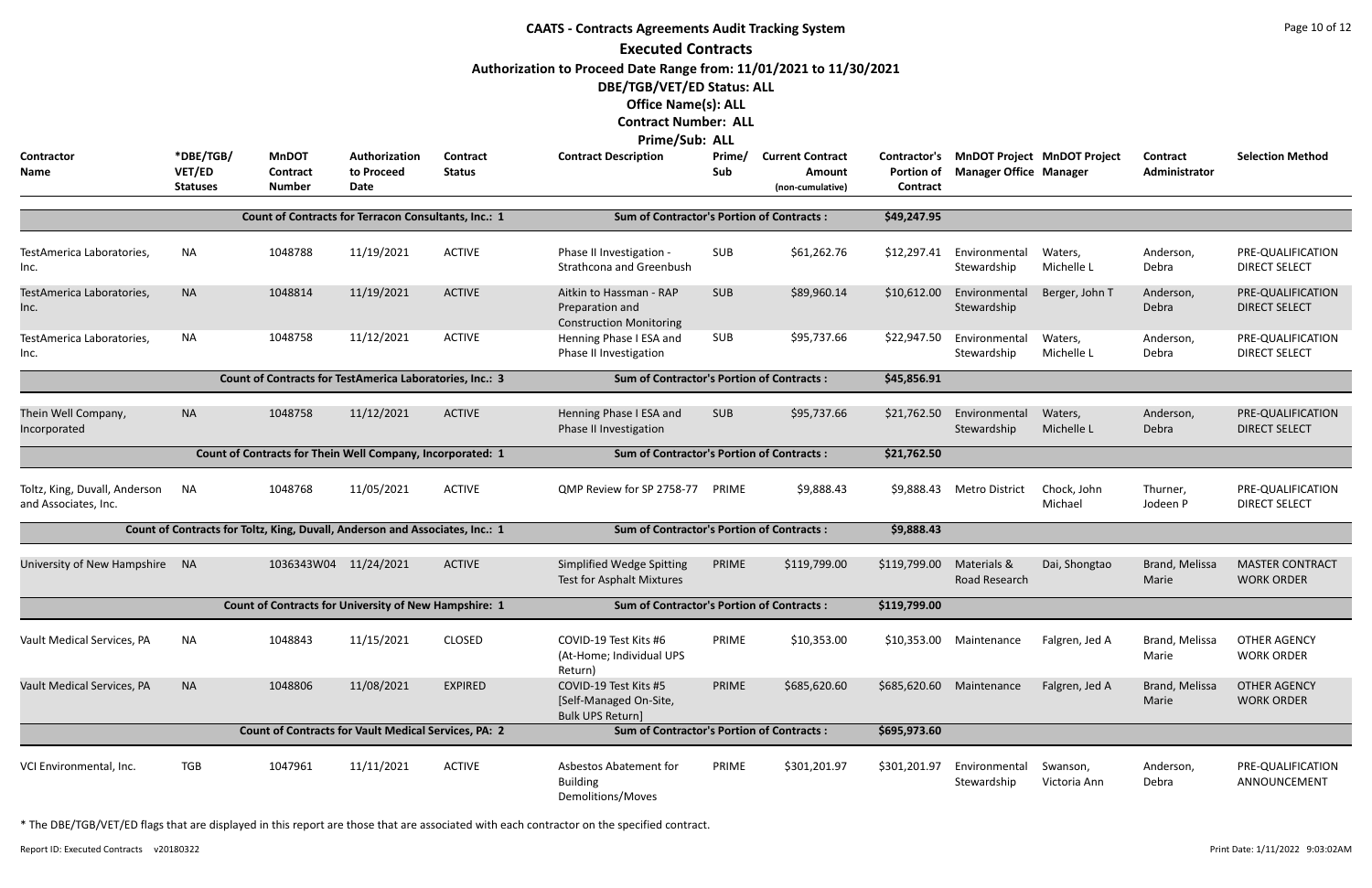|                                                                        |                                        |                                                                |                                                   |                           | <b>CAATS - Contracts Agreements Audit Tracking System</b>                                                                                                                                  |               |                                                       |                                               |                                                   |                                    |                           | Page 11 of 12                               |
|------------------------------------------------------------------------|----------------------------------------|----------------------------------------------------------------|---------------------------------------------------|---------------------------|--------------------------------------------------------------------------------------------------------------------------------------------------------------------------------------------|---------------|-------------------------------------------------------|-----------------------------------------------|---------------------------------------------------|------------------------------------|---------------------------|---------------------------------------------|
|                                                                        |                                        |                                                                |                                                   |                           | <b>Executed Contracts</b><br>Authorization to Proceed Date Range from: 11/01/2021 to 11/30/2021<br>DBE/TGB/VET/ED Status: ALL<br><b>Office Name(s): ALL</b><br><b>Contract Number: ALL</b> |               |                                                       |                                               |                                                   |                                    |                           |                                             |
| Contractor<br>Name                                                     | *DBE/TGB/<br>VET/ED<br><b>Statuses</b> | <b>MnDOT</b><br><b>Contract</b><br><b>Number</b>               | Authorization<br>to Proceed<br>Date               | Contract<br><b>Status</b> | <b>Prime/Sub: ALL</b><br><b>Contract Description</b>                                                                                                                                       | Prime/<br>Sub | <b>Current Contract</b><br>Amount<br>(non-cumulative) | Contractor's<br><b>Portion of</b><br>Contract | <b>Manager Office Manager</b>                     | <b>MnDOT Project MnDOT Project</b> | Contract<br>Administrator | <b>Selection Method</b>                     |
|                                                                        |                                        |                                                                | Count of Contracts for VCI Environmental, Inc.: 1 |                           | <b>Sum of Contractor's Portion of Contracts:</b>                                                                                                                                           |               |                                                       | \$301,201.97                                  |                                                   |                                    |                           |                                             |
| Veit Environmental, Inc.                                               | <b>NA</b>                              | 1048739                                                        | 11/12/2021                                        | <b>ACTIVE</b>             | Former Maple Grove Salt<br><b>Shed Regulated Materials</b><br>Removal/Demolition                                                                                                           | <b>SUB</b>    | \$26,155.00                                           | \$22,000.00                                   | Environmental<br>Stewardship                      | Klein,<br>Jacqueline               | Anderson,<br>Debra        | PRE-QUALIFICATION<br><b>DIRECT SELECT</b>   |
|                                                                        |                                        | Count of Contracts for Veit Environmental, Inc.: 1             |                                                   |                           | <b>Sum of Contractor's Portion of Contracts:</b>                                                                                                                                           |               |                                                       | \$22,000.00                                   |                                                   |                                    |                           |                                             |
| Walton Law Group, PLLC                                                 | <b>NA</b>                              | 1048785                                                        | 11/19/2021                                        | <b>ACTIVE</b>             | Research and prepare<br>approximately 49 titles in<br>Le Sueur County                                                                                                                      | PRIME         | \$23,000.00                                           | \$23,000.00                                   | Land<br>Management                                | Anderson<br>Bultema,               | Johnson,<br>Ambur L.      | PRE-QUALIFICATION<br><b>DIRECT SELECT</b>   |
|                                                                        |                                        | <b>Count of Contracts for Walton Law Group, PLLC: 1</b>        |                                                   |                           | <b>Sum of Contractor's Portion of Contracts:</b>                                                                                                                                           |               |                                                       | \$23,000.00                                   |                                                   |                                    |                           |                                             |
| <b>West Central Environmental</b><br>Consultants, Inc.                 | <b>NA</b>                              | 1048755                                                        | 11/19/2021                                        | <b>ACTIVE</b>             | <b>Breckenridge Truck Station</b><br><b>Acquisition - Phase I ESA</b>                                                                                                                      | PRIME         | \$5,990.00                                            | \$5,990.00                                    | Environmental<br>Stewardship                      | Boock, Alyssa                      | Anderson,<br>Debra        | PRE-QUALIFICATION<br><b>DIRECT SELECT</b>   |
| Count of Contracts for West Central Environmental Consultants, Inc.: 1 |                                        |                                                                |                                                   |                           | <b>Sum of Contractor's Portion of Contracts:</b>                                                                                                                                           |               |                                                       | \$5,990.00                                    |                                                   |                                    |                           |                                             |
| WSB & Associates, Inc.                                                 | <b>NA</b>                              | 1047115                                                        | 11/23/2021                                        | <b>ACTIVE</b>             | St. Francis Project<br><b>Summary Report</b>                                                                                                                                               | PRIME         | \$99,775.10                                           | \$99,775.10                                   | Metro District                                    | Wiltgen,<br>Jennifer               | Traxler,<br>Leonard A     | PRE-QUALIFICATION<br><b>DIRECT SELECT</b>   |
| WSB & Associates, Inc.                                                 | <b>NA</b>                              | 1048463                                                        | 11/12/2021                                        | <b>ACTIVE</b>             | Metro Work Zone Capacity<br><b>Study and Model</b><br>Development                                                                                                                          | PRIME         | \$99,068.36                                           |                                               | \$99,068.36 Metro District                        | Wang, Shuo                         | Kamprath,<br>Augustine    | PRE-QUALIFICATION<br><b>DIRECT SELECT</b>   |
| WSB & Associates, Inc.                                                 | <b>NA</b>                              | 1045291W02 11/10/2021                                          |                                                   | <b>ACTIVE</b>             | <b>Alternative Contracting</b><br>Program Management<br>Support and Updating RFP<br>Templates                                                                                              | PRIME         | \$500,000.00                                          | \$500,000.00                                  | Project<br>Management<br>and Technical<br>Support | Davich, Peter<br>Andrew            | Arneson, Kelly<br>A       | <b>MASTER CONTRACT</b><br><b>WORK ORDER</b> |
|                                                                        |                                        |                                                                | Count of Contracts for WSB & Associates, Inc.: 3  |                           | <b>Sum of Contractor's Portion of Contracts:</b>                                                                                                                                           |               |                                                       | \$698,843.46                                  |                                                   |                                    |                           |                                             |
| Z Companies, Inc. dba Zan<br>Associates                                | DBE/TGB                                | 1047983                                                        | 11/30/2021                                        | <b>ACTIVE</b>             | Hwy 36 Maplewood to<br><b>Stillwater Communications</b><br>and Engagement                                                                                                                  | PRIME         | \$193,412.15                                          | \$193,412.15                                  | <b>Metro District</b>                             | Workcuff,<br>Denise                | Kamprath,<br>Augustine    | PRE-QUALIFICATION<br>ANNOUNCEMENT           |
| Z Companies, Inc. dba Zan<br>Associates                                | DBE/TGB                                | 1047229                                                        | 11/05/2021                                        | <b>ACTIVE</b>             | TH 10 Anoka Construction<br>Communication                                                                                                                                                  | PRIME         | \$659,920.63                                          | \$386,064.95                                  | <b>Metro District</b>                             | Vold Greco,<br>Gail                | Traxler,<br>Leonard A     | PRE-QUALIFICATION<br>ANNOUNCEMENT           |
| Z Companies, Inc. dba Zan<br>Associates                                | DBE/TGB                                | 1047283                                                        | 11/05/2021                                        | <b>ACTIVE</b>             | Safe Routes to School<br><b>Planning Assistance</b>                                                                                                                                        | <b>SUB</b>    | \$217,938.64                                          | \$61,922.87                                   | Transit and<br>Active<br>Transportation           | Cowan, Dave M                      | Brand, Melissa<br>Marie   | FORMAL RFP (><br>$$100,000$ )               |
|                                                                        |                                        | Count of Contracts for Z Companies, Inc. dba Zan Associates: 3 |                                                   |                           | <b>Sum of Contractor's Portion of Contracts:</b>                                                                                                                                           |               |                                                       | \$641,399.97                                  |                                                   |                                    |                           |                                             |